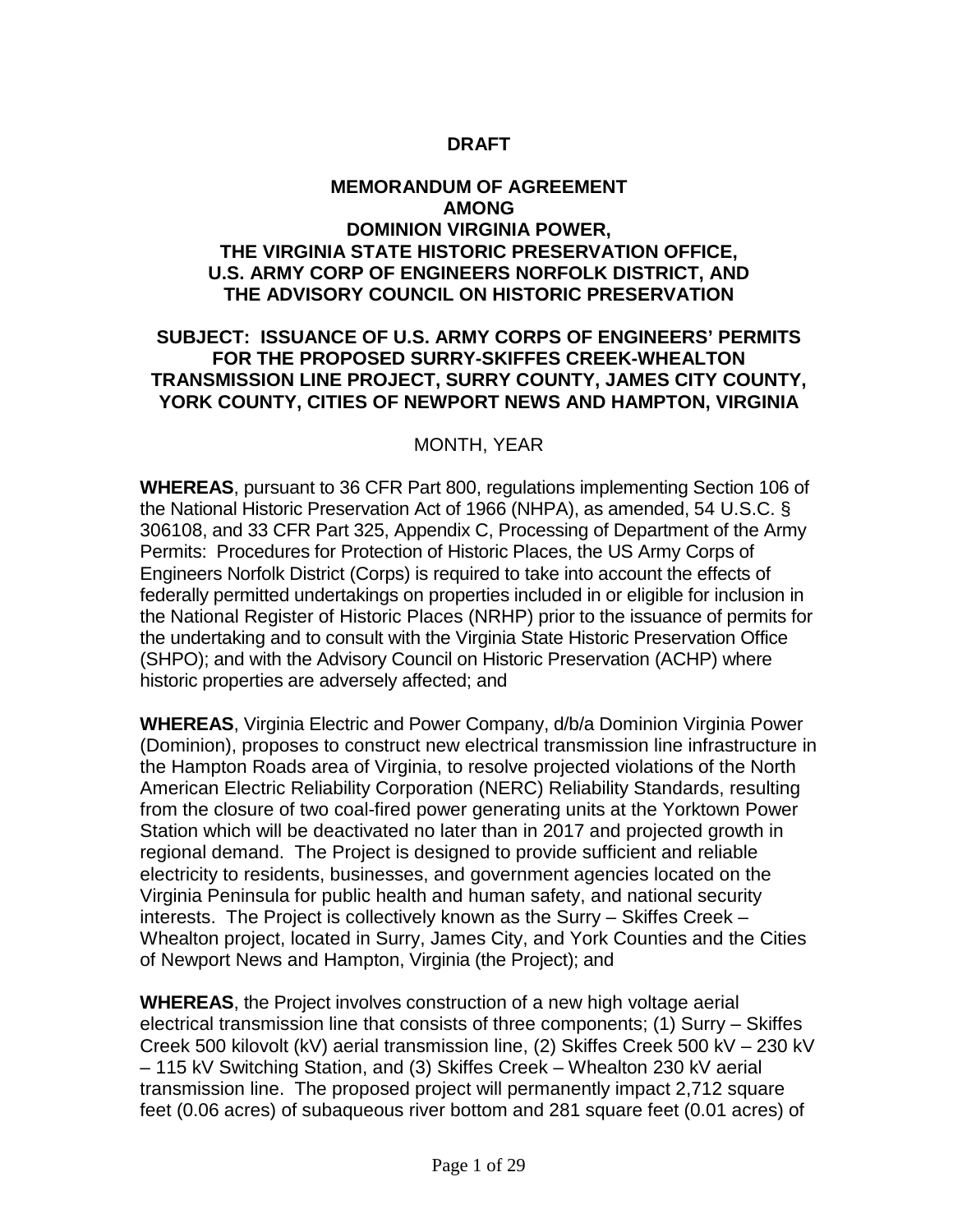non-tidal wetlands, and convert 0.56 acres of palustrine forested wetlands to scrub shrub non-tidal wetlands. The transmission lines will cross portions of the James River, Woods Creek, and Skiffes Creek. In addition to structures being built within the James River, structural discharges are proposed in non-tidal wetlands. The proposed activities will require a Corps permit pursuant to Section 10 of the Rivers and Harbor Act and Section 404 of the Clean Water Act; and

**WHEREAS,** the Corps, in consultation with the Department of Historic Resources (DHR), which serves as the SHPO in Virginia, has determined that for this Project the Area of Potential Effects (APE) shall consist of the Direct APE and an Indirect APE. The Direct APE consists of areas where land disturbing activities may occur. The limits of the Direct APE consist of the limits of the Project right of way (ROW) and identified construction access areas. For construction access areas, a 25-foot width was used along the centerline of field located paths and roads outside of the Project ROW. The Indirect APE extends approximately 10 miles upstream and 13 miles downstream from the proposed river crossing and includes a buffer of approximately 0.5-miles inland from the shoreline within this area. The Indirect APE for areas where the proposed work will not result in a change in structure height greater than 10% or 20 feet is defined by the adjacent parcel boundaries or a 0.5 mile buffer, whichever is less. The limits of the Direct and Indirect APEs are shown on Attachment A; and

**WHEREAS**, Dominion has completed the identification of historic properties; and the Corps, in consultation with the SHPO, finds that the following documents listed in Attachment B meet the Secretary of the Interior's *Standards and Guidelines for Archaeological Documentation* (48 FR 44734-37, September 29, 1983) and the SHPO's *Guidelines for Conducting Historic Resources Survey in Virginia (2011*) and the SHPO's *"Assessing Visual Effects on Historical Properties*;" and

**WHEREAS**, the Corps, in consultation with the SHPO, has determined that 57 resources as described in the attached table (Attachment C) and as depicted on the attached map (Attachment C) are listed, eligible for listing, or treated as eligible for listing in the NRHP and are considered Historic Properties for purposes of the Project. One additional resource, the Jamestown Island-Hog Island Cultural Landscape Historic District, was considered potentially eligible and also was included for consideration, and it also is listed on Attachment C; and

**WHEREAS**, the Corps requested a formal determination of eligibility (DOE) for the Captain John Smith Chesapeake National Historic Trail (Captain John Smith Chesapeake NHT) from the Keeper of the National Register (Keeper) on July 2, 2015; and, the Keeper issued a formal DOE to the Corps on August 14, 2015 (Attachment D) and concluded that the entire Indirect APE, excluding the inland portions, is eligible for the NRHP as a historic district under Criteria A, B, C, and D, because it contains a significant cultural landscape and that the Captain John Smith Chesapeake NHT within the APE is a contributing element of that district; and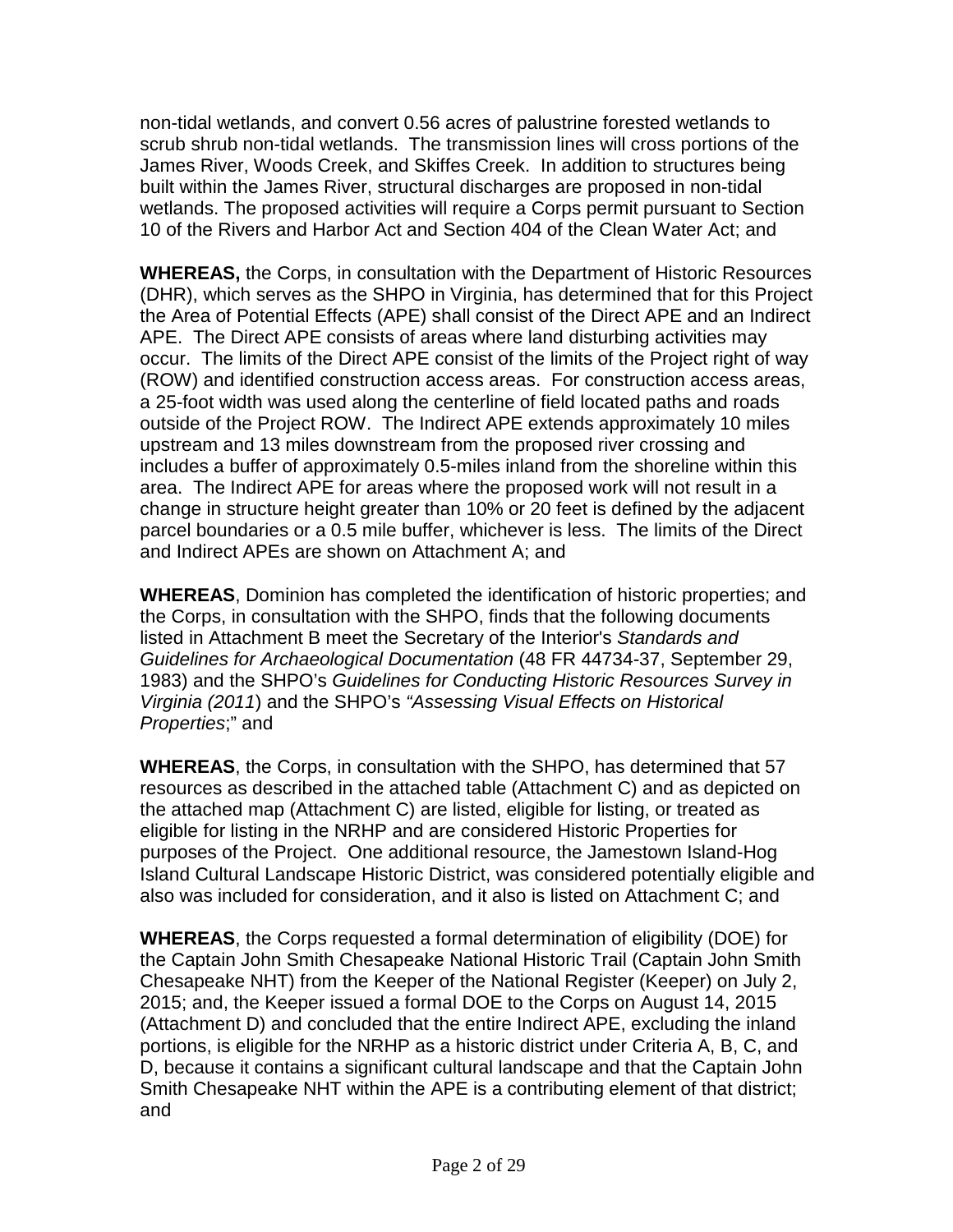**WHEREAS**, the Corps refers to the eligible historic district identified by the Keeper as the Historic District in its August 14, 2015 letter (formally Jamestown Island-Hog Island Cultural Landscape) including CAJO (No VDHR#) and for the purposes of this Memorandum of Agreement (MOA) shall refer to this property as the Jamestown Island-Hog Island-Captain John Smith Trail Historic District (No VDHR#); and

**WHEREAS,** the Corps, in consultation with the SHPO, Advisory Council on Historic Preservation (ACHP), and consulting parties, has determined that the undertaking will have an adverse effect on archaeological site 44JC0662, the Jamestown Island-Hog Island-Captain John Smith Trail Historic District<sup>[1](#page-2-0)</sup>, which includes the contributing section of the Captain John Smith Chesapeake NHT within the APE, Carter's Grove National Historic Landmark (VDHR #047-0001), Colonial National Historical Park/Colonial Parkway Historic District (VDHR #047- 0002), Hog Island Wildlife Management Area (VDHR #090-0121), Jamestown National Historic Site/Jamestown Island/Jamestown Island Historic District (VDHR #047-0009), the Battle of Yorktown (VDHR #099-5283), and Fort Crafford (VDHR #121-0027) (Attachment C); and

**WHEREAS**, the Corps has invited the participation of the Advisory Council on Historic Preservation (ACHP) in this consultation as a signatory party, and ACHP has elected to participate; and

**WHEREAS**, the Corps has invited the Catawba Indian Nation, the Delaware Tribe of Indians and the Delaware Nation to participate in this consultation as concurring parties and the Delaware Tribe of Indians has accepted, and the Catawba Indian National and the Delaware Nation have declined to participate; and

**WHEREAS**, the Corps has invited Dominion to participate in this consultation and to sign this MOA as a signatory party and Dominion has elected to participate; and

**WHEREAS**, the Corps has invited the following Virginia State Recognized Tribes: Cheroenhaka (Nottoway), the Chickahominy, the Eastern Chickahominy, the Mattaponi, the Upper Mattaponi, the Nansemond Tribal Association, the Nottoway Tribe of Virginia, the Pamunkey, and the Rappahannock to participate in this consultation as concurring parties and the Chickahominy have elected to participate; and

<span id="page-2-0"></span> $<sup>1</sup>$  In its determination of eligibility the Keeper of the National Register did not establish a formal name for</sup> this historic property, which has been referred to by the Corps as Historic District (formally Jamestown Island-Hog Island Cultural Landscape) including CAJO (No VDHR#). The SHPO has referred to this property as the Captain John Smith Trail Historic District. The Corps' name for the historic property is used here and later simplified to Jamestown Island-Hog Island-Captain John Smith Trail Historic District for reference purposes in this Agreement only.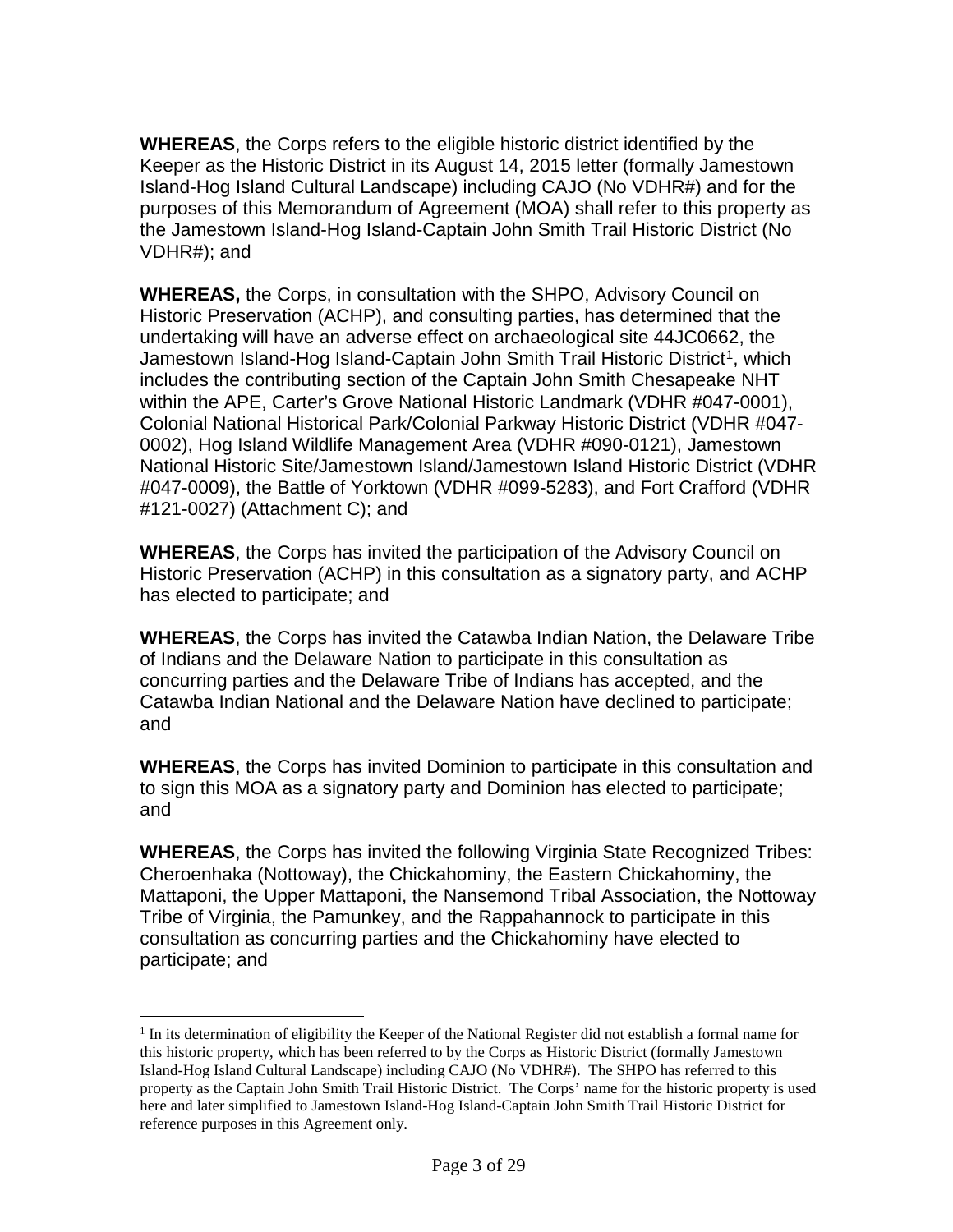**WHEREAS**, the Corps has invited James City County, Surry County, the City of Newport News, York County, the City of Williamsburg, and the City of Hampton to participate in this consultation as concurring parties, and James City County has elected to participate; and

**WHEREAS**, the Corps has invited the following consulting parties: The National Parks and Conservation Association, the Save the James Alliance, the Chesapeake Conservancy, United States Department of the Interior (National Park Service, Colonial National Historical Park), United States Department of the Interior (National Park Service, Northeast Region), the Colonial Williamsburg Foundation, Preservation Virginia, Scenic Virginia, The National Trust for Historic Preservation, BASF, the James River Association, the National Park Service American Battlefield Protection Program, First California Company Jamestowne Society, Margaret Fowler, citizen, and the Council of Virginia Archaeologists, to participate in this consultation as concurring parties and they have all elected to participate; and

**WHEREAS,** the Corps has invited the Kingsmill Community Services Association, the Southern Environmental Law Center and the steward of Carter's Grove National Historic Landmark, to participate in this consultation as concurring parties and they have declined to participate; and

**WHEREAS,** The Conservation Fund, the Virginia Environmental Endowment and the Virginia Land Conservation Foundation will be engaged for the purposes of serving as the fiduciary agents to execute projects to mitigate for the impacts to Historic properties identified in the MOA; and

**WHEREAS,** the signatures of The Conservation Fund, the Virginia Environmental Endowment and the Virginia Land Conservation Foundation on this MOA as concurring parties recognize their willingness to provide the services for which they are responsible under the terms of this MOA and for no other purpose; and

**WHEREAS**, the Corps has posted notice for public comment on the following: initiation of consultation under Section 106 (August 28, 2013), identification of historic properties (November 13, 2014), and assessment and resolution of adverse effects (May 21, 2015); and public hearing (October 30, 2015); and

**WHEREAS**, the Corps notified the consulting parties by email on October 13, 2015, that it had determined that identification and evaluation of historic properties was complete, that the Corps had applied the criteria of adverse effects according to 36 CFR 800.5 and reached a finding of adverse effect for the Project, that the Corps was accepting public comment until November 13, 2015 and that the Corps was now consulting to resolve adverse effects in accordance with 36 CFR 800.6 (Attachment E); and

**WHEREAS**, the Corps conducted a Public Hearing for the Project on October 30, 2015, to solicit public comments and advertised the hearing electronically as well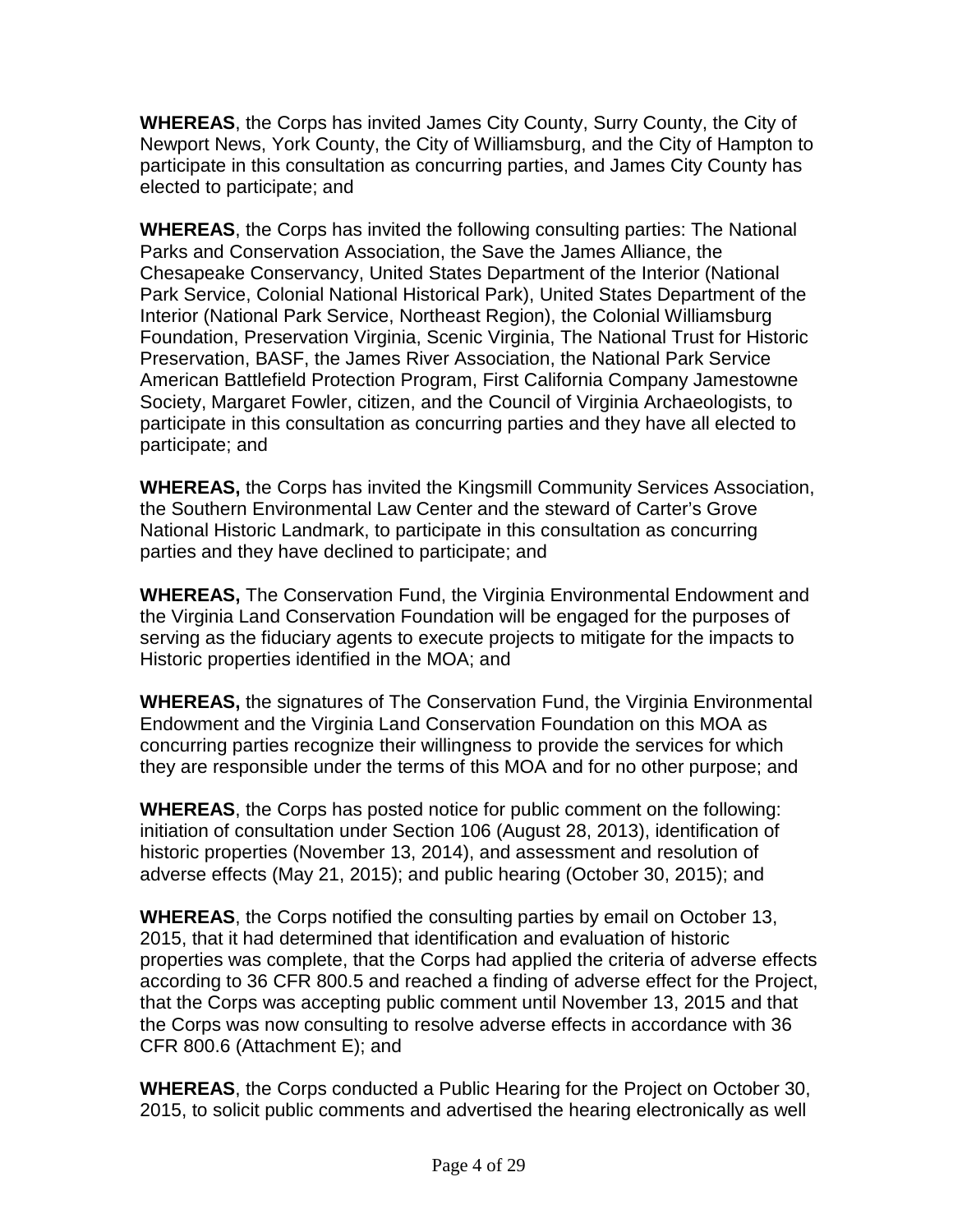as in the *Virginian Pilot* and *Daily Press* newspapers, and that the Corps held the Public Comment Period open until November 13, 2015; and

**WHEREAS**, Historic Jamestowne, within the Jamestown Island-Hog Island-Captain John Smith Trail Historic District, laid down the beginnings of our shared heritage where the legacies of democracy, free enterprise, the convergence of three cultures of Europeans, Native Indians and Africans, and the spirit of exploration took hold; and

**WHEREAS**, the Project's adverse effects to Historic Properties, direct, indirect, and cumulative, have been minimized and avoided to the greatest extent possible, and that through this MOA the parties seek to mitigate the remaining direct, indirect, and cumulative adverse effects to the greatest extent practicable; and

**WHEREAS**, the Corps and Dominion have fully identified cumulative effects, i.e. *"reasonably foreseeable effects caused by the undertaking that may occur later in time, be farther removed in distance or be cumulative"* in accordance with 36 CFR § 800.5(a)(1); and

**WHEREAS**, the Corps and Dominion recognize that conservation efforts have been and can be effective at doing what they were created to do—limit future development and/or impacts related thereto in the APE and the proposed mitigation will further this goal; and

**NOW THEREFORE**, in order to satisfy the Corp's Section 106 responsibilities to take into account the effects of the undertaking requiring Corps permits on historic properties, the Corps and the SHPO agree that the Corps may issue a permit to Dominion for the Project and such permit will require compliance with this MOA as a permit condition; thereby effectively incorporating all terms, provisions and stipulations of this MOA as conditions to the permit such that if any provision or stipulation herein is not fulfilled, such failure will constitute noncompliance with the permit, and the Corps may pursue enforcement and may seek all available remedies.

## **STIPULATIONS**

### **I. MITIGATION COMPENSATION FOR ADVERSE EFFECTS ON HISTORIC PROPERTIES WITHIN THE APE**

The Corps, in consultation with the SHPO, has determined that the Project will have an adverse effect on the Jamestown Island-Hog Island-Captain John Smith Trail Historic District. Along with specific identified historic properties, the cultural and natural landscapes that contribute to the district (See Attachments C and D), will be visually affected. Dominion shall fund the following actions as mitigation for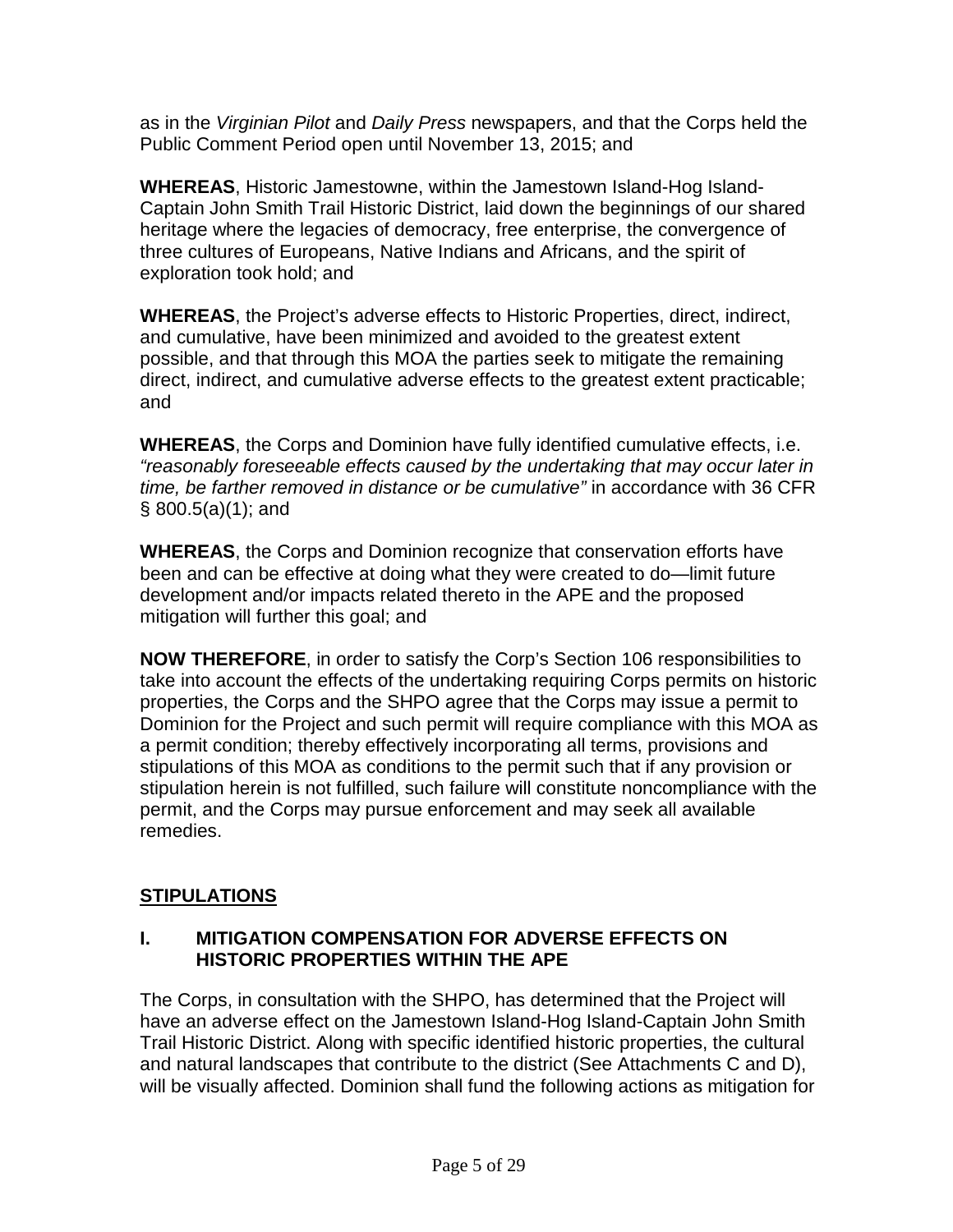the Project's direct, indirect, and cumulative adverse effects to Historic Properties and cultural and natural landscapes contributing to their significance.

### **a. The Jamestown Island-Hog Island-Captain John Smith Trail Historic District Mitigation**

Within 90 days of the effective date of this MOA, Dominion shall establish a legally separate mitigation compensation fund to be administered by The Conservation Fund (TCF). Dominion shall make a onetime contribution to the fund within 30 days of its legal establishment.

The funds shall be disbursed by the administrator, in coordination with the National Park Service and the Commonwealth of Virginia, over a period not to exceed ten (10) years, to support projects on federal, Commonwealth, municipal, county, and private lands located within the Jamestown Island-Hog Island-Captain John Smith Trail Historic District and thematically related areas that contribute to the preservation of sites associated with early American and Native Indian cultures, and shall be distributed according to the following guidelines:

- 1. The funds shall be used for:
	- i. Landscape enhancement and shoreline protection projects to include:
		- a. Landscape enhancement and shoreline protection at Carter's Grove not to exceed \$1,000,000
		- b. Landscape enhancement and shoreline protection to preserve the setting and feeling of the Colonial Parkway unit at the Colonial National Historical Park consistent with the National Park Service's Cultural Landscape Inventory (2008).
		- c. Seawall rehabilitation or replacement at Historic Jamestowne to provide protection from erosion and sea level rise and to execute a project that provides further protections through a series of breakwaters, sills and revetments greater than those provided in 2004; and, the restoration of Back Creek at Historic Jamestowne
		- d. Captain John Smith Chesapeake NHT experiences dedicated for land acquisition, visitor interpretation and facilities, archeological investigation and preservation of Werowocomoco, Gloucester County, Virginia (principal residence of Powhatan, paramount chief of Indian Tribes in Virginia's coastal region at the time English colonists arrived in 1607, and located along the Captain John Smith Chesapeake NHT on the York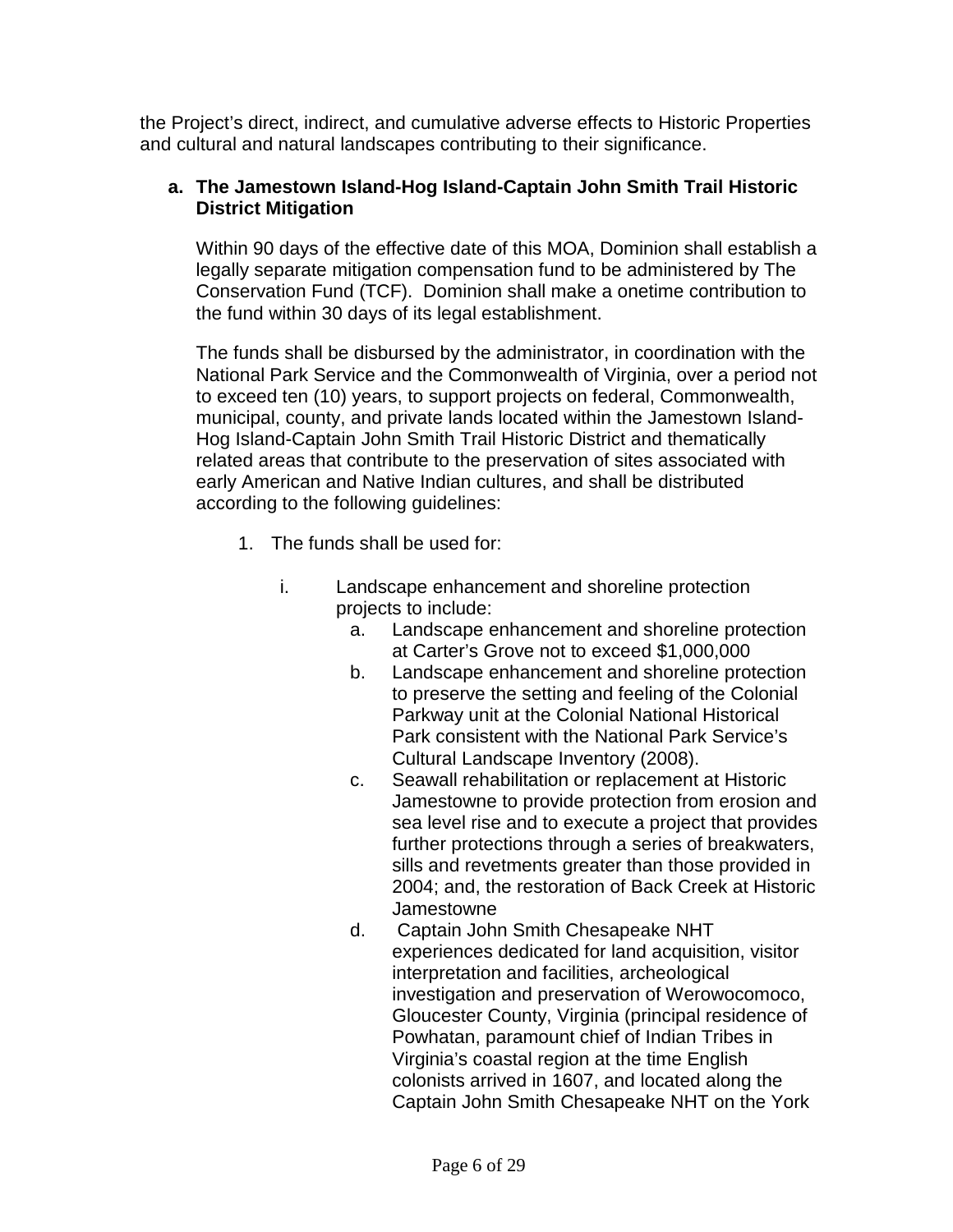River) and natural and cultural values on the James River and on the north and south sides of the York River in the area of Werowocomoco that will preserve and provide the visitor with an undisturbed landscape and vista that evokes the setting and feeling of the rivers during the period of Captain John Smith's exploration.

- ii. Historic property documentation projects to include:
	- a. Archaeological investigation and identification at Historic Jamestowne to support ongoing investigations including excavations around Memorial Church with a focus on discovering the early churches that stood on the site of the 1617 church, the site of the nation's first representative government.
	- b. Historic resource identification and documentation for the Jamestown Island-Hog Island-Captain John Smith Trail Historic District, including the contributing section of the Captain John Smith Chesapeake NHT within the APE to support listing on the National Register of Historic Places.
- iii. Heritage tourism enhancement projects to include:
	- a. Visitor interpretation and visitor experience enhancement at Colonial National Historical Park
	- b. Visitor interpretation and visitor experience enhancement at Historic Jamestowne
	- c. Captain John Smith NHT visitor experience and visitor interpretation programs and projects at the National Park Service's visitor center on Jamestown Island.
- 2. All projects funded in accordance with Stipulations I(a)(1)(i-iii) above, shall comply with all applicable local, Commonwealth, and federal laws and regulations in force and effect at the time of the project award.
- 3. TCF shall prepare an annual report due by January 30 each year summarizing disbursement of funds and progress for each project for the preceding year. The annual report shall also identify project changes or challenges experienced during the reporting year, as well as anticipated challenges or changes expected in the coming reporting year. The annual report shall be distributed to the Corps, ACHP, SHPO, Dominion and other consulting parties as appropriate for review and comment. Any disputes regarding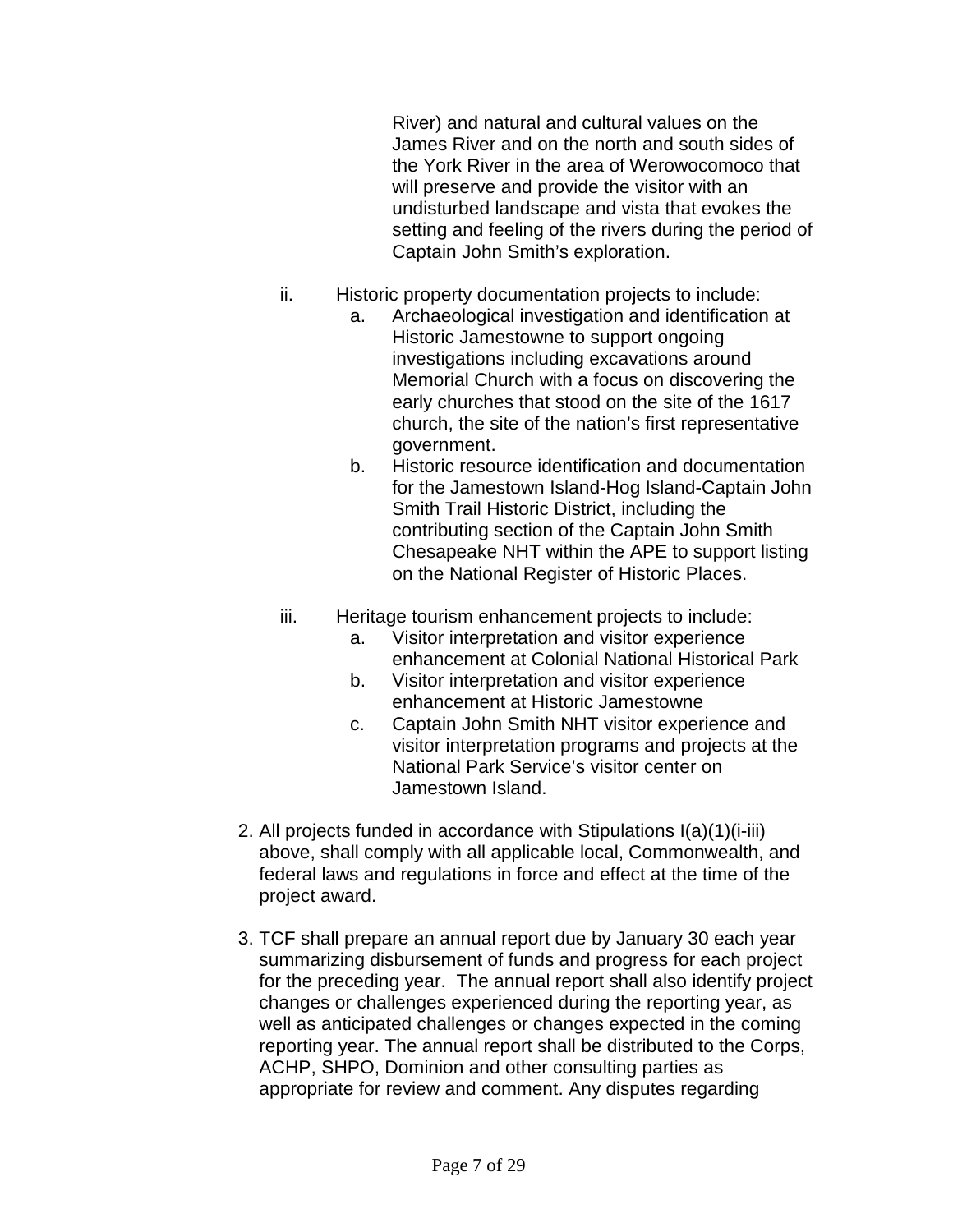dispensing and use of funds shall be handled in accordance with Stipulation X below.

#### **b. HISTORIC PROPERTY TREATMENT AT HOG ISLAND WILDLIFE MANAGEMENT AREA**

Within 90 days of the effective date of this MOA, Dominion shall establish a legally separate mitigation compensation fund to be administered by the Virginia Department of Game and Inland Fisheries (DGIF). Dominion shall make a onetime contribution the fund within 30 days of its legal establishment.

The funds shall be disbursed by the administrator, in coordination with the SHPO, over a period not to exceed ten (10) years, to support projects on Commonwealth, municipal, county, and private lands located within the Jamestown Island-Hog Island-Captain John Smith Trail Historic District unless otherwise noted, and shall be distributed according to the following guidelines:

- 1. The funds shall be used for natural resource enhancement and cultural resource identification and interpretation projects to include:
	- i. Enhancement of 1,100 acres of palustrine emergent marsh at Hog Island
	- ii. Living shoreline and shoreline restoration in Surry County
	- iii. Acquisition of 400 acres of upland/emergent marsh at the Chickahominy Wildlife Management Area, Charles City County, Virginia to improve water quality within the APE, subject to the approval by the Board of Game and Inland **Fisheries**
	- iv. History and remote viewing and interpretation facility at Hog Island that recognizes Hog Island's connection and contributions to the Jamestown Island-Hog Island-John Smith Trail Historic District, and the individual significance to the Captain John Smith Chesapeake NHT.
	- v. Comprehensive archaeological identification survey of Hog Island
- ; 2. All projects funded in accordance with Stipulation I(b)(1) above, shall comply with all applicable local, Commonwealth, and federal laws and regulations in force and effect at the time of the project award.
- 3. DGIF shall prepare an annual report due by January 30 each year summarizing disbursement of funds and progress for each project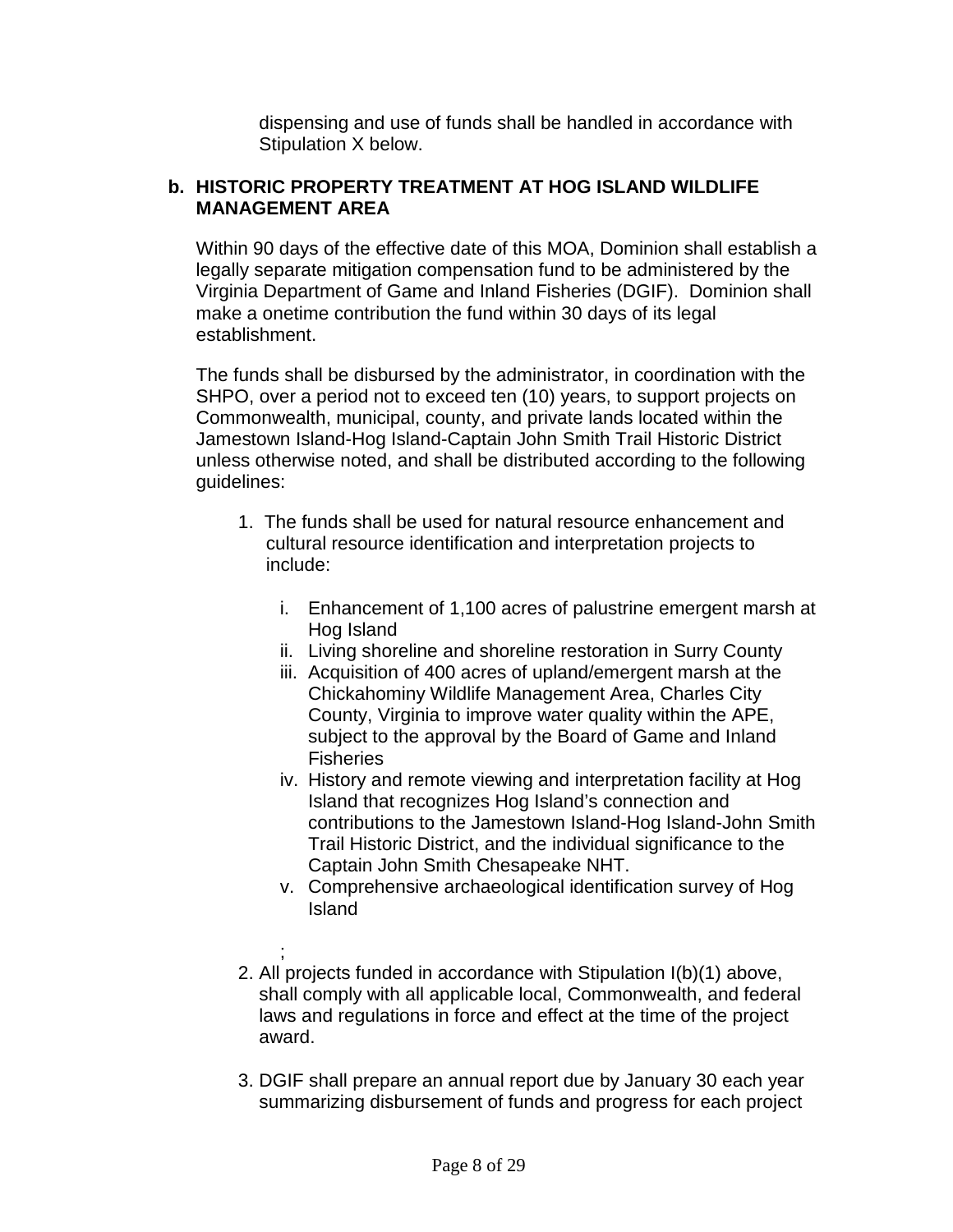for the preceding year. The annual report shall also identify project changes or challenges experienced during the reporting year, as well as anticipated challenges or changes expected in the coming reporting year. The annual report shall be distributed to the Corps, ACHP, SHPO, Dominion, and other consulting parties as appropriate for review and comment. Any disputes regarding dispensing and use of funds shall be handled in accordance with Stipulation X below.

### **c. WATER QUALITY IMPROVEMENTS**

Within 90 days of the effective date of this MOA, Dominion shall establish a legally separate mitigation compensation fund to be administered by Virginia Environmental Endowment (VEE). Dominion shall make a onetime contribution to the fund within 30 days of its legal establishment.

The James River was a vital resource for navigation and as a food source for Native Indians, the European settlers at Jamestown and later as a national security asset during the Revolutionary and Civil Wars. Today, the health of the river remains a valuable resource as a segment of the Captain John Smith Chesapeake NHT.

The funds shall be disbursed by the administrator, in coordination with the SHPO, over a period not to exceed ten (10) years, to support projects on federal, Commonwealth, municipal, county, and private lands to enhance water quality and mitigate the cumulative impacts of the Project and shall be distributed according to the following guidelines:

- 1. The funds shall be used for water quality improvement projects in the James River watershed to include:
	- i. Riparian buffer enhancement projects
	- ii. Erosion and sediment control projects

The parties to this MOA recognize that water quality improvement projects in the James River watershed benefit the Jamestown Island-Hog Island-Captain John Smith Trail Historic District.

- 2. All projects funded in accordance with Stipulation I(c)(1) above, shall comply with all applicable local, Commonwealth, and federal laws and regulations in force and effect at the time of the project award.
- 3. The VEE shall prepare an annual report due by January 30 each year summarizing disbursement of funds and progress for each project for the preceding year. The annual report shall also identify project changes or challenges experienced during the reporting year, as well as anticipated challenges or changes expected in the coming reporting year. The annual report shall be distributed to the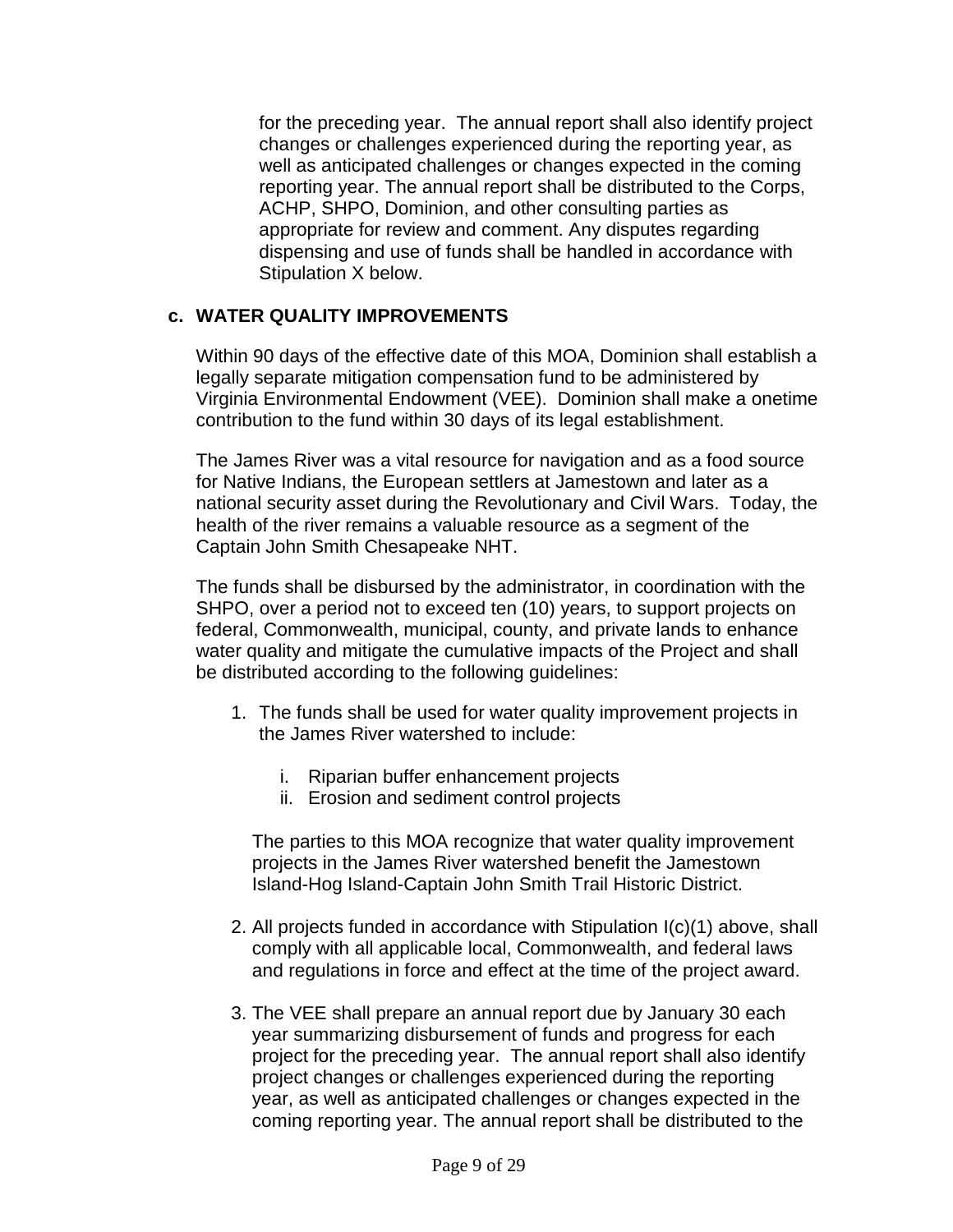Corps, ACHP, SHPO, Dominion, and other consulting parties as appropriate for review and comment. Any disputes regarding dispensing and use of funds shall be handled in accordance with Stipulation X below.

## **d. LANDSCAPE AND BATTLEFIELD CONSERVATION**

Within 90 days of the effective date of this MOA, Dominion shall establish a legally separate mitigation compensation fund to be administered by the Virginia Land Conservation Foundation (VLCF). Dominion shall make a onetime contribution to the fund within 30 days of its legal establishment. In accordance with the *Code of Virginia* §10.1-1020(B) the funds shall be restricted for the purposes described in Stipulation  $(1)(d)(1)(i-ii)$  below.

The James River is a vital component of the signature landscape of the region that promoted commerce, travel and exploration. Today, preserving the river and shoreline landscape will address the cumulative impacts of the Project and will ensure that the health of the river remains a valuable resource as a segment of the Captain John Smith Chesapeake NHT.

The funds shall be disbursed by the administrator, in coordination with the SHPO, over a period not to exceed ten (10) years, to support projects on Commonwealth, municipal, and private lands and shall be distributed according to the following guidelines:

- 1. The funds shall be used for land conservation and open space easement projects that are associated with and will enhance the James River and the Jamestown Island-Hog Island-Captain John Smith Trail Historic District to include:
	- i. Battlefield land conservation on local government or private lands associated with the Battle of Yorktown, and Fort Crafford,
	- ii. Landscape preservation to include land and easement acquisition in the James River watershed.
- 2. All projects funded in accordance with Stipulation I(d)(1) above, shall comply with all applicable local, Commonwealth, and federal laws and regulations in force and effect at the time of the project award.
- 3. VLCF shall prepare an annual report due by January 30 each year summarizing disbursement of funds and progress for each project for the preceding year. The annual report shall also identify project changes or challenges experienced during the reporting year, as well as anticipated challenges or changes expected in the coming reporting year. The annual report shall be distributed to the Corps, ACHP, SHPO, Dominion, and other consulting parties as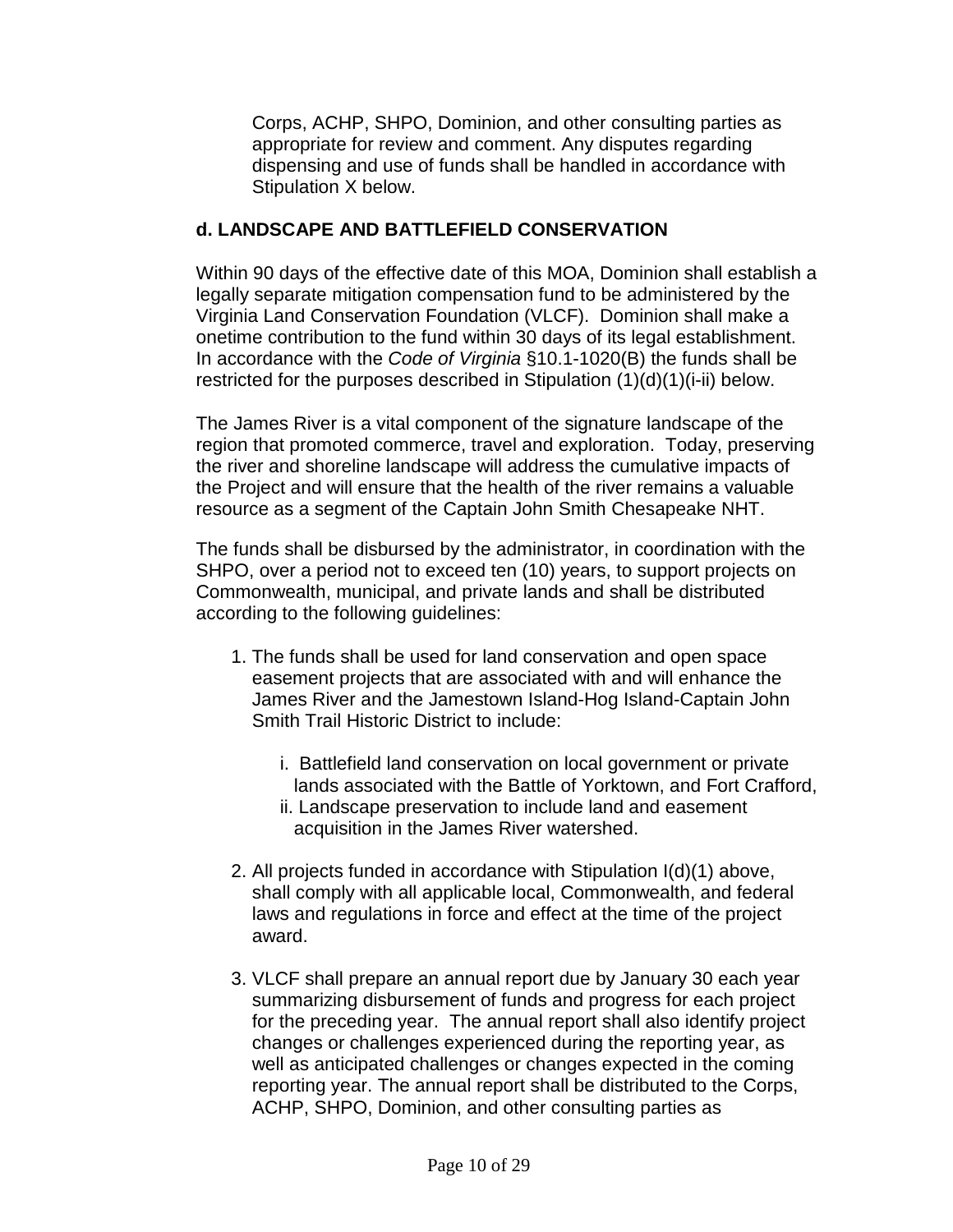appropriate for review and comment. Any disputes regarding dispensing and use of funds shall be handled in accordance with Stipulation X below.

## **e. ALLOCATION OF FUNDS**

An amount of \$85,000,000 shall be available for activities described in Stipulations I(a),I(b),I(c) and I(d) in the following distributions:

- 1. The Jamestown Island-Hog Island-Captain John Smith Trail Historic District a total of \$52,700,000.00, of which no less than \$25,000,000.00 shall be for (a)(1)(i)(d);
- 2. Historic Property Treatment at Hog Island Wildlife Management Area a total of \$4,205,000.00;
- 3. Water Quality Improvements a total of \$15,595,000.00; and,
- 4. Landscape and Battlefield Conservation a total of \$12,500,000.00.

## **II. TREATMENT OF ARCHEOLOGICAL SITE 44JC0662**

- a**.** Dominion shall develop a Treatment Plan in consultation with the Corps, the SHPO and the other consulting parties for site 44JC0662. The Treatment Plan shall be consistent with the Secretary of the Interior's *Standards and Guidelines for Archaeological Documentation* (48 FR 44734-37, September 29, 1983) and the SHPO's *Guidelines for Historic Resources Survey in Virginia (2011)* and shall take into account the ACHP's publications, *Recommended Approach for Consultation on Recovery of Significant Information from Archeological Sites* (1999; updated September 30, 2010) and *Section 106 Archaeology Guidance* (April 2009). The plan shall specify at a minimum, the following:
	- 1. the property, properties, or portions of properties where site specific data recovery plans will be carried out;
	- 2. the portion(s) of the site(s) to be preserved in place, if any, as well as the measures to be taken to ensure continued preservation;
	- 3. any property, properties, or portions of properties that will be destroyed or altered without data recovery;
	- 4. the research questions to be addressed through data recovery, with an explanation of their relevance and importance;
	- 5. the methods to be used with an explanation of their relevance to the research questions;
	- 6. the methods to be used in analysis, data management, and dissemination of data, including a schedule;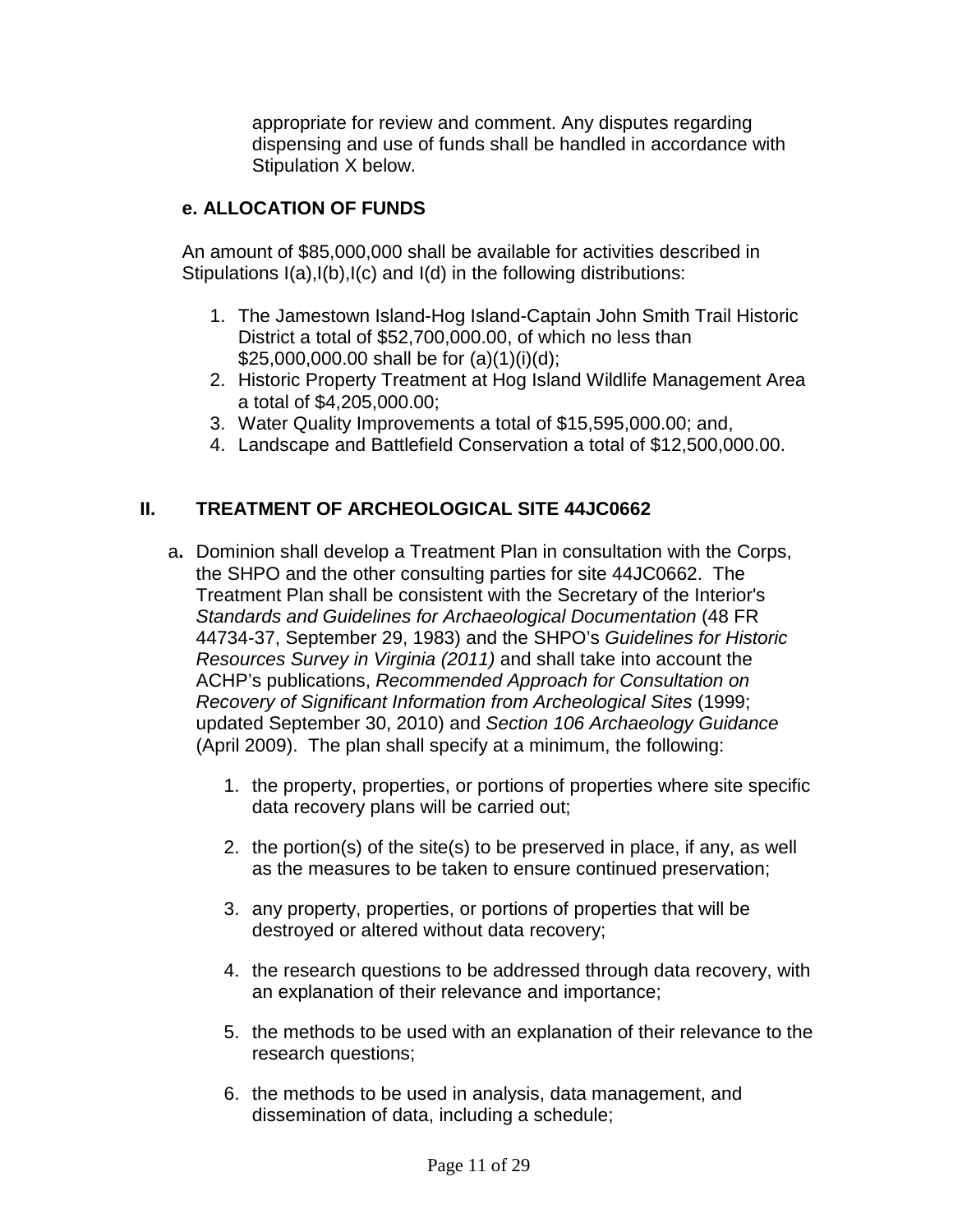- 7. the proposed disposition of recovered materials and records;
- 8. proposed methods of disseminating the results of the work to the interested public and/or organizations who have expressed an interest in the data recovery, *subject to revision based on the results of the data recovery proceeds*; and
- 9. a schedule for the submission of progress reports to the Corps, the SHPO and other consulting parties.
- b. Dominion shall submit the draft Treatment Plan to the Corps for review and approval and to the SHPO and the consulting parties for review and comment. Following approval in writing from the Corps, Dominion shall proceed to implement the Treatment Plan.
- c. Dominion shall ensure that the approved Treatment Plan is implemented prior to commencing those project activities that could affect the archaeological site(s).
- d. Dominion shall notify the Corps in writing once the fieldwork portion of the Treatment Plan is complete and provide a brief management summary so that a site visit may be scheduled, if requested. Project activities may proceed following this notification while the technical report is in preparation. The Corps may approve implementation of the undertaking's construction or construction related ground disturbing activities in the area and within the boundary of the affected archaeological site while the technical report is in preparation.
- e. Dominion and/or its assignees may photograph the work and artifacts, and display on a temporary or permanent basis artifacts or images, with the exception of human remains, funerary objects, or sacred items, in an appropriate place within the Project vicinity.
- f. Dominion shall prepare a report (following the requirements for preparation and review of draft and final reports in stipulation V) of the results of the Treatment Plan investigations within one (1) year of the notification that fieldwork has been completed. When the final report has been approved by the Corps, the Permittee shall provide two (2) copies of that document, bound and on acid-free paper and one electronic copy in Adobe® Portable Document Format (.pdf) to the SHPO; and one copy to each of the other consulting parties.

## **III. AVOIDANCE OF ARCHAEOLOGICAL SITES**

a. Prior to the initiation of construction in the water, Dominion shall provide the Corps and SHPO for review and comment detailed plans for avoiding direct and indirect effects to identified underwater cultural anomalies and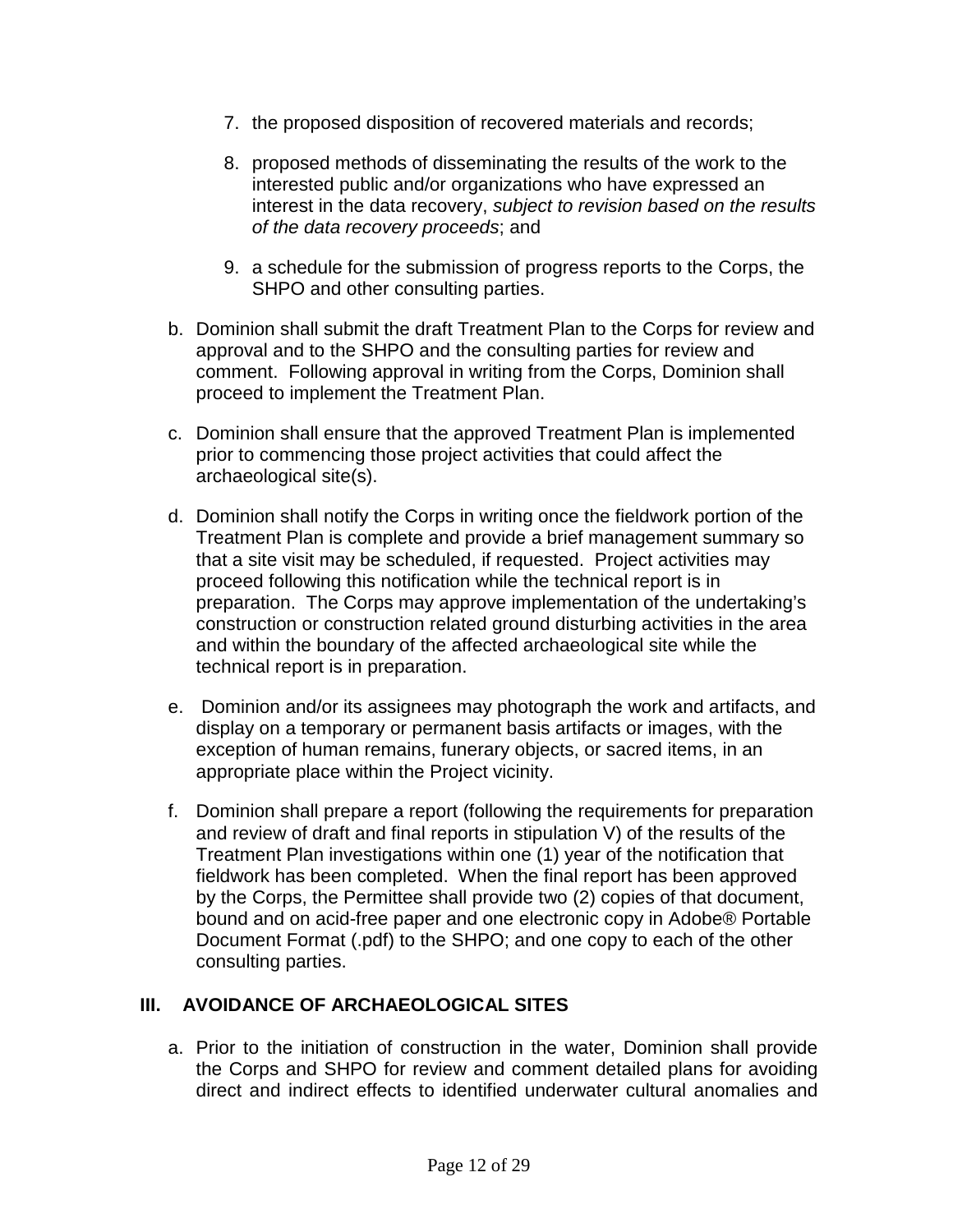archaeological sites located within the direct APE. The avoidance plans shall include the following:

- 1. Project plans showing the location of the 76 potentially cultural anomalies and all NRHP eligible or listed archaeological sites located within the direct APE;
- 2. Boundaries of the 23 buffered anomalies and NRHP eligible or listed archaeological sites within the direct APE, relative to all proposed project elements including but not limited to coffer dams, tower footers, fenders, and mooring/anchoring locations, access roads, construction staging and equipment and materials storage area;
- 3. Detailed steps and construction protocols for ensuring avoidance of buffered areas and the handling of any unanticipated project activity that may inadvertently affect the anomalies or archaeological sites during construction.
- b. Following review and comment, Dominion will address any comments received and submit the final avoidance plans to the Corps, SHPO, ACHP, and other consulting parties.
- c. Following the approval by the Corps of the final avoidance plans, Dominion shall implement the plans.

## **IV. REPORTING REQUIREMENTS**

Upon the completion of each Permittee requirement to this MOA, Dominion shall provide the Corps, the SHPO and other consulting parties a signed memorandum documenting that Dominion has fulfilled such requirement. At the completion of all of the requirements, Dominion shall notify such parties that it has satisfied all its responsibilities under this MOA.

## **V. PROFESSIONAL QUALIFICATIONS**

All archaeological and/or architectural work carried out pursuant to this MOA shall be conducted by or under the direct supervision of an individual or individuals who meet the Secretary of the Interior's *Professional Qualifications Standards* (48 FR 44738-9, September 29, 1983) in the appropriate discipline.

## **VI. PREPARATION AND REVIEW OF DOCUMENTS**

a. Except as otherwise stated elsewhere in the stipulations, Dominion shall submit a draft of all technical reports, treatment plans and other required Permittee documentation to the Corps (one (1) copy) and the SHPO (two (2) hard copies and one electronic copy in Adobe® Portable Document Format (.pdf)) and to other consulting parties (one (1) Copy) for 30-day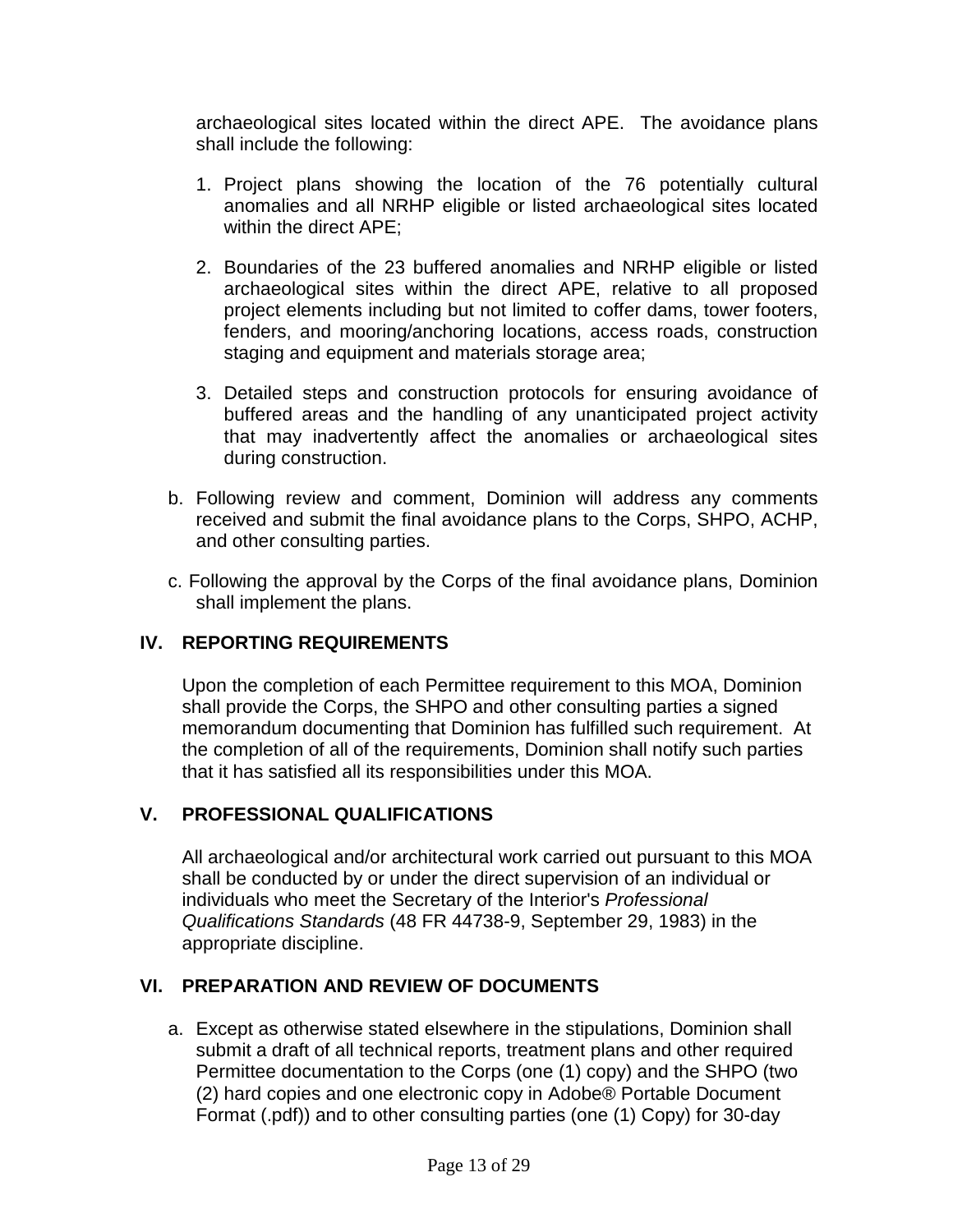review and comment. Dominion shall consider all comments received within thirty (30) days of confirmed receipt in the revised technical report/documentation. Following written approval by the Corps, Dominion shall provide two (2) copies of all final reports, bound and on acid-free paper, and one electronic copy in Adobe® Portable Document Format (.pdf) to the SHPO and one (1) copy (.pdf or hardcopy) to the Corps, and one copy to other signatories of the MOA.

- b. All technical reports prepared by Dominion pursuant to this MOA will be consistent with the federal standards entitled *Archeology and Historic Preservation: Secretary of the Interior's Standards and Guidelines* (48 FR 44716-44742, September 29, 1983) and the SHPO's *Guidelines for Conducting Historic Resources Survey in Virginia* (2011), or any subsequent revisions or replacements of these documents.
- c. All architectural and landscape studies resulting from this MOA shall be consistent with pertinent standards and guidelines of the Secretary of the Interior, including as applicable the Secretary's *Standards and Guidelines for Historical Documentation* (48 FR 44728-30) and for *Architectural and Engineering Documentation* (48 FR 44730-34).
- d. The Corps, SHPO, and other signatories of the MOA agree to provide comments on all technical reports, treatment plans, and other documentation arising from this MOA within thirty (30) calendar days of receipt. If no comments are received from the Corps, SHPO, or other consulting parties within the thirty (30) day review period, Dominion may assume the non-responding party has no comments.

## **VII. CURATION**

Within thirty (30) days of the Corps' approval of the final technical report, Dominion shall deposit all archaeological materials and appropriate field and research notes, maps, drawings and photographic records collected as a result of archeological investigations arising from this MOA (with the exception of human skeletal remains and associated funerary objects) for permanent curation with the DHR, which meets the requirements in 36 CFR 79, *Curation of Federally Owned and Administered Archeological Collections*. Dominion shall provide the Corps with a copy of the curation agreement as evidence of its compliance with this stipulation. All such items shall be made available to educational institutions and individual scholars for appropriate exhibit and/or research under the operating policies of DHR.

## **VIII. POST-REVIEW DISCOVERIES**

a. Dominion shall ensure that the following provision is included in all construction contracts: "If previously unidentified historic properties or unanticipated adverse effects to historic properties are discovered during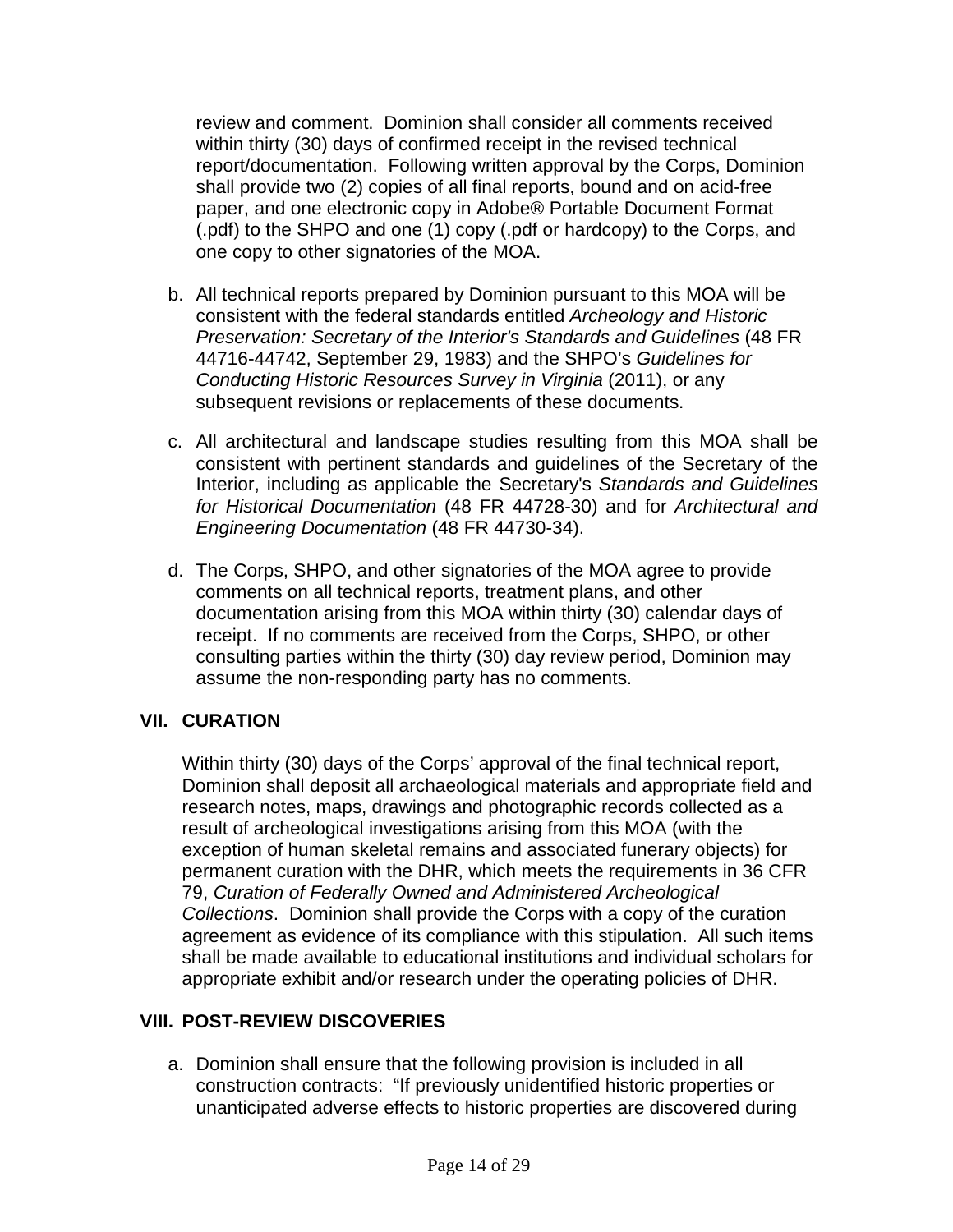construction, the construction contractor shall immediately halt all activity within a one hundred (100) foot radius of the discovery, notify Dominion Virginia Power of the discovery and implement interim measures to protect the discovery from looting and vandalism."

- b. Immediately upon receipt of the notification required in stipulation VIII(a) above, Dominion shall:
	- 1. inspect the construction site to determine the extent of the discovery and ensure that construction activities have halted;
	- 2. clearly mark the area of the discovery;
	- 3. implement additional measures, as appropriate, to protect the discovery from looting and vandalism;
	- 4. have a professional archeologist inspect the construction site to determine the extent of the discovery and provide recommendations regarding its NRHP eligibility and treatment; and
	- 5. notify the Corps and the SHPO of the discovery describing the measures that have been implemented to comply with this stipulation.
- c. Upon receipt of the information required in the above stipulation, the Corps shall provide Dominion and the SHPO with its assessment of the NRHP eligibility of the discovery and the measures proposed to resolve adverse effects. In making its evaluation, the Corps, in consultation with the SHPO, may assume the discovery to be NRHP eligible for the purposes of Section 106 pursuant to 36 CFR § 800.13(c). Dominion, the SHPO and other consulting parties shall respond to the Corps' assessment within forty-eight (48) hours of receipt*.*
- d. The Corps will take into account the SHPO recommendations on eligibility and treatment of the discovery and will notify Dominion of any appropriate required actions. Dominion must comply with the required actions and provide the Corps and SHPO with a report on the actions when implemented. Any actions that the Corps deems appropriate for Dominion to take with regard to such discovery will automatically become additional stipulations to this MOA and thereby will be incorporated in the permit and become conditions to the permit. If Dominion fails to comply with such actions, such failure will constitute a breach of this MOA and noncompliance with the permit.
- e. Construction activities may proceed in the area of the discovery, when the Corps has determined that implementation of the actions undertaken to address the discovery pursuant to this stipulation are complete.

#### **IX. HUMAN REMAINS**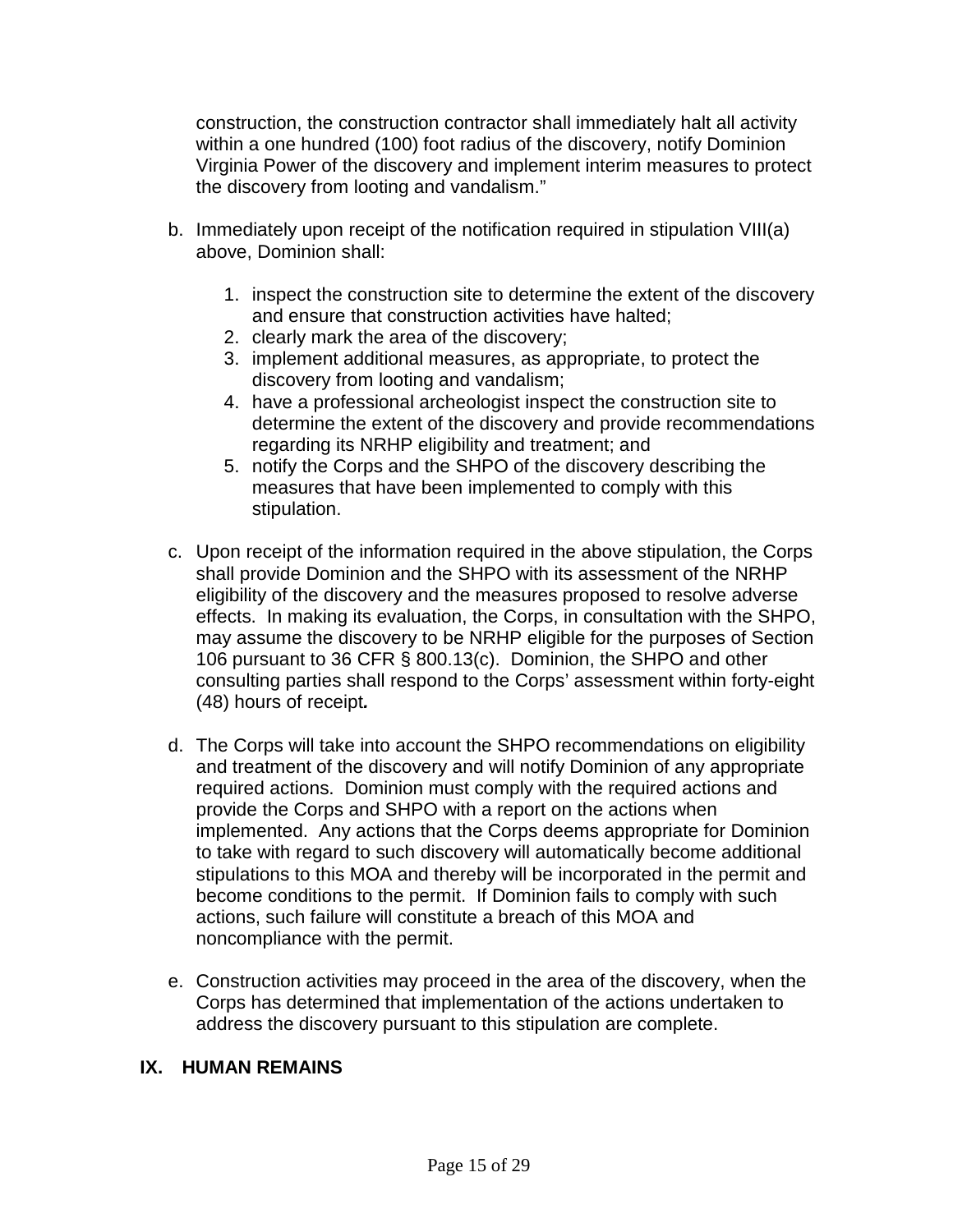- a. Dominion shall make all reasonable efforts to avoid disturbing gravesites, including those containing Native American human remains and associated funerary artifacts. Dominion shall treat all human remains in a manner consistent with applicable Federal and state law [and to the extent such laws do not apply, the ACHP's *Policy Statement Regarding Treatment of Burial Sites, Human Remains and Funerary Objects* (February 23, 2007; [http://www.achp.gov/docs/hrpolicy0207.pdf\)](http://www.achp.gov/docs/hrpolicy0207.pdf)].
- b. Dominion shall ensure that human skeletal remains and associated funerary objects encountered during the course of actions taken as a result of this MOA shall be treated in accordance with the Regulations Governing Permits for the Archaeological Removal of Human Remains (Virginia Register 390-01-02) found in the *Code of Virginia* (10.1-2305, et seq., Virginia Antiquities Act). If removal is proposed, Dominion shall apply for a permit from the SHPO for the removal of human remains in accordance with the regulations stated above.
- c. Dominion shall make a good faith effort to ensure that the general public is excluded from viewing any Native American burial site or associated funerary artifacts. The consulting parties to this MOA shall make no photographs of any Native American burial site or associated funerary artifacts. The Corps shall notify the appropriate Federally-recognized Tribe(s) and/or appropriate tribal leaders when Native American burials, human skeletal remains, or funerary artifacts are encountered on the Project, prior to any analysis or recovery of remains or associated artifacts, and implement appropriate measures based on these consultations. Dominion shall deliver any Native American human skeletal remains and associated funerary artifacts recovered pursuant to this MOA to the appropriate tribe to be reinterred. The disposition of any other human skeletal remains and associated funerary artifacts shall be governed as specified in any permit issued by the SHPO or any order of the local court authorizing their removal. Dominion will be responsible for all reasonable costs associated with treatment of human remains and associated funerary objects.

## **X. DISPUTE RESOLUTION**

- a. Should any signatory party to this MOA object in writing to the Corps regarding any action carried out or proposed with respect to any undertakings covered by this MOA or to implementation of this MOA, the Corps shall consult with the objecting party to resolve the objection.
- b. If after initiating such consultation, the Corps determines that the objection cannot be resolved through consultation, the Corps shall forward all documentation relevant to the objection to the ACHP, including the proposed response to the objection.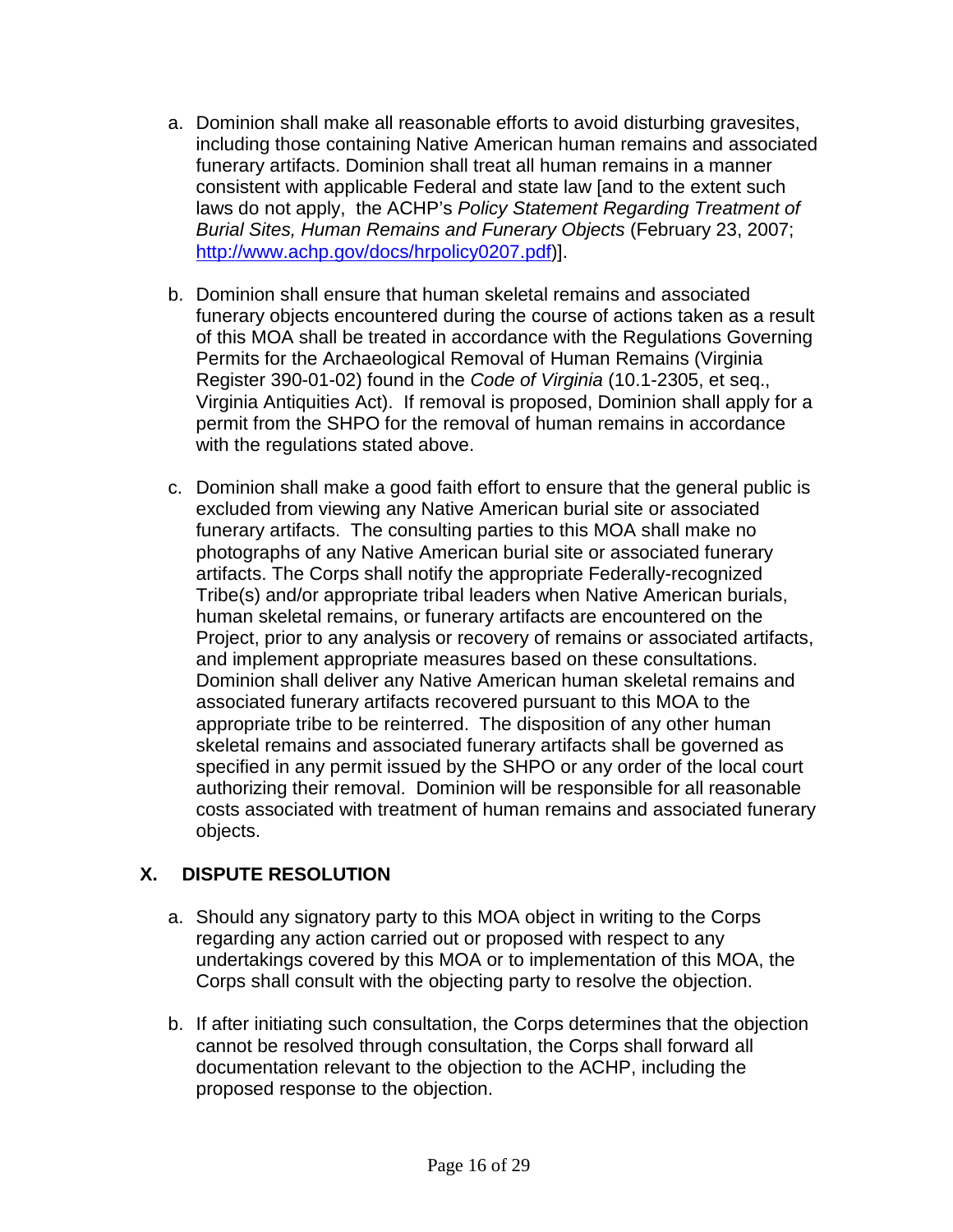- c. Within thirty (30) days after receipt of all pertinent documentation, the ACHP shall exercise one of the following options:
	- 1. Advise the Corps that the ACHP concurs with the Corps' proposed response to the objection, whereupon the Corps will respond to the objection accordingly; or
	- 2. Provide the Corps with recommendations, which the Corps shall take into account in reaching a final decision regarding its response to the objection; or
	- 3. Notify the Corps that the objection will be referred for comment pursuant to 36 CFR 800.7(a)(4), and proceed to refer the objection and comment. The Corps shall take the resulting comment into account in accordance with 36 CFR 800.7(c)(4) and Section 110(l) of the NHPA.
- d. Should the ACHP not exercise one of the above options within thirty (30) days after receipt of all pertinent documentation, the Corps may assume the ACHP's concurrence in its proposed response to the objection.
- e. The Corps shall take into account any ACHP recommendation or comment provided in accordance with this stipulation with reference only to the subject of the objection; the Corps' responsibility to carry out all the actions under this MOA that are not the subjects of the objections shall remain unchanged.
- f. At any time during implementation of the measures stipulated in this MOA, should an objection pertaining to this MOA be raised by a member of the public, the Corps shall notify the parties to this MOA and take the objection into account, consulting with the objector and, should the objector so request, with any of the parties to this MOA to resolve the objection.

## **XI. AMENDMENTS AND TERMINATION**

- a. Any signatory party to this MOA may propose to the Corps that the MOA be amended, whereupon the Corps will consult with the other parties to this MOA to consider such an amendment. All signatories to the MOA must agree to the proposed amendment in accordance with 800.6(c)(7).
- b. If Dominion decides it will not proceed with the undertaking, it shall so notify the Corps, the SHPO, and the other consulting parties and this MOA shall become null and void.
- c. If Dominion determines that it cannot implement the terms of this MOA, or if the Corps or SHPO determines that the MOA is not being properly implemented, Dominion, the Corps, or the SHPO may propose to the other parties to this MOA that it be amended or terminated.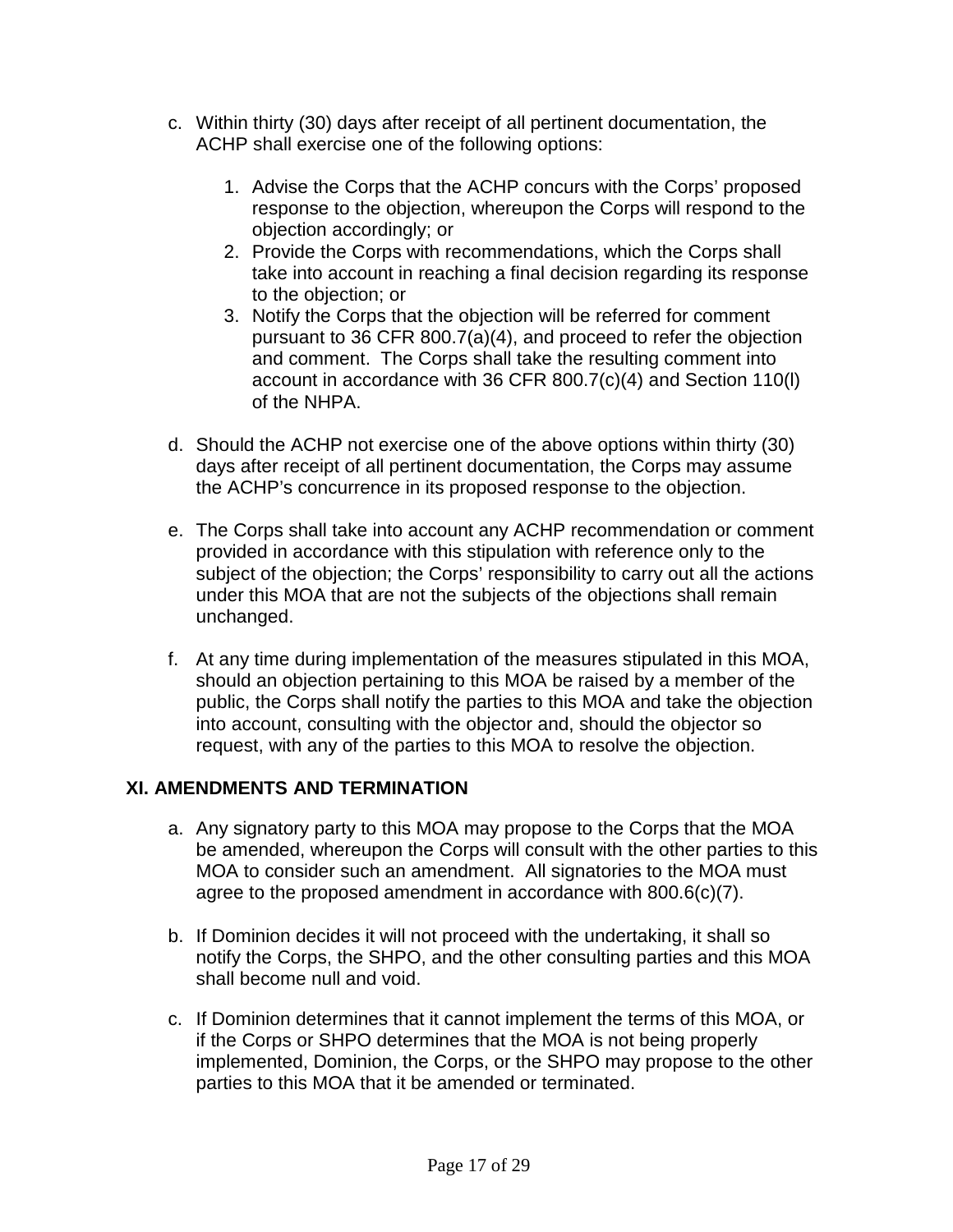- d. This MOA may be terminated by any signatory party to the MOA in accordance with the procedures described in 800.6(c)(8). Termination shall include the submission of a technical report or other documentation by Dominion on any work done up to and including the date of termination. If the Corps is unable to execute another MOA following termination, the Corps may choose to modify, suspend, or revoke the Department of the Army permit as provided by 33 CFR 325.7.
- e. Consideration of amendments shall not interrupt or delay any actions taken pursuant to the existing MOA.

## **XII. COORDINATION WITH OTHER FEDERAL REVIEWS**

In the event that Dominion or other agency applies for additional federal funding or approvals for the Project and the undertaking remains unchanged, such funding or approving agency may comply with Section 106 by agreeing in writing to the terms of this MOA and notifying and consulting with SHPO and ACHP. Any necessary modifications will be considered in accordance with stipulation X, Amendments.

### **XIII. DURATION OF MOA**

This MOA will continue in full force and effect until ten (10) years after the effective date of the MOA. Dominion shall fulfill the requirements of this MOA prior to and in conjunction with the work authorized by the Corps permit. All obligations under this MOA must be complete before expiration of this MOA. If any obligation is not complete, the party responsible for such obligation is in violation of this MOA; such violation may also constitute a violation of the Corps permit. Failure of the Corps to pursue such violation is NOT a waiver. At any time in the six-month period prior to such date, the Corps may request the signatory parties to consider an extension or modification of this MOA. No extension or modification will be effective unless all parties to the MOA have agreed with it in writing.

## **XIV. ANTI-DEFICIENCY ACT**

The Corps' obligations under this MOA are subject to the availability of appropriated funds, and the stipulations of this MOA are subject to the provisions of the Anti-Deficiency Act. The Corps shall make reasonable and good faith efforts to secure the necessary funds to implement this MOA inits entirety. If compliance with the Anti-Deficiency Act alters or impairs the Corps' ability to implement the stipulations of this agreement, the Corps shall consult win accordance with the amendment and termination procedures found at Stipulation XI of this agreement.

#### **XV. EXECUTION OF MOA**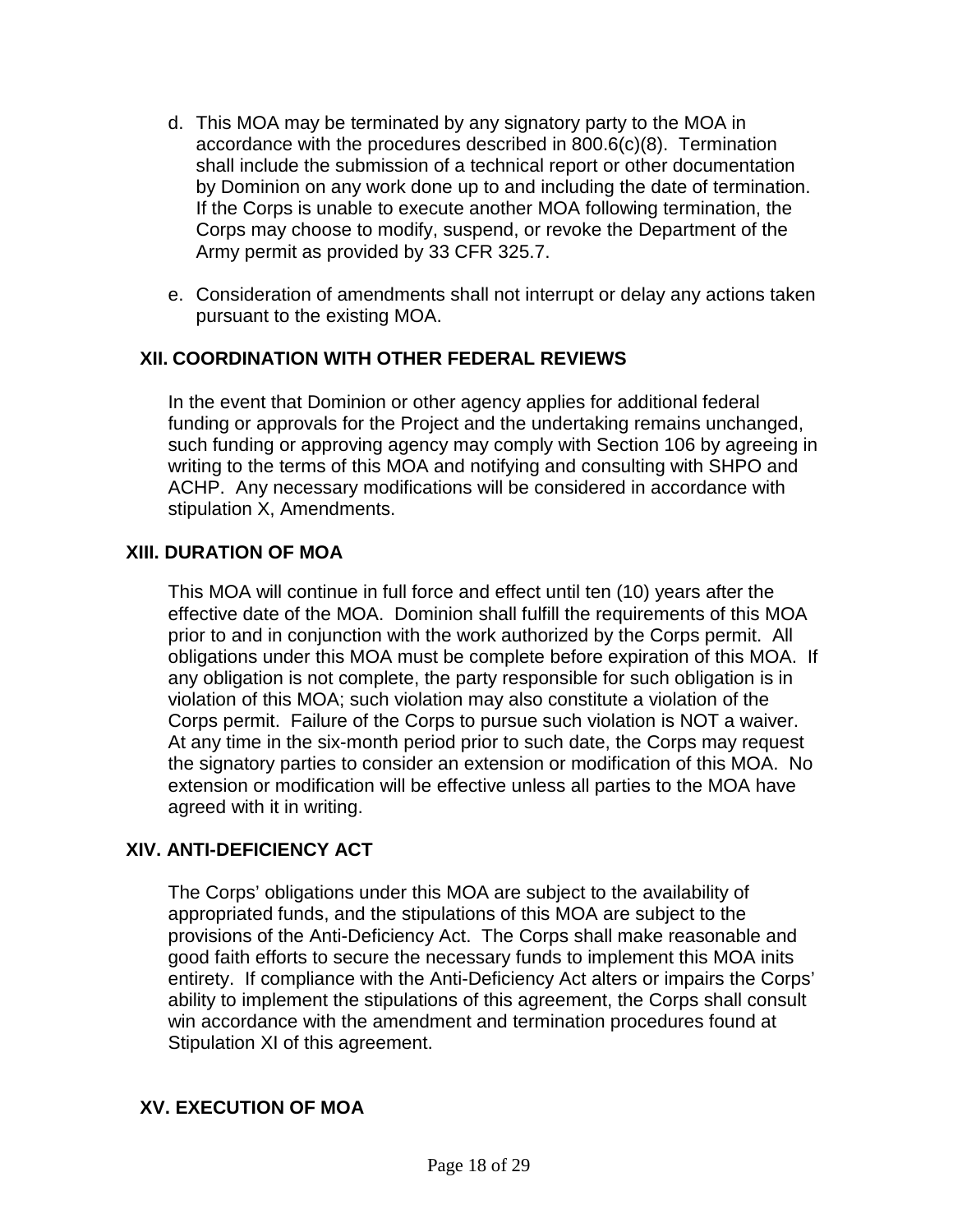This MOA may be executed in counterparts, with a separate page for each signatory party and shall be effective from the date of the issuance of the Department of the Army Standard permit for the Project. The Corps will ensure that each party is provided with a copy of the fully executed MOA.

Execution of this MOA by the Corps, the ACHP, and the SHPO, shall, pursuant to 36 CFR 800.6(c), be considered to be an agreement pursuant to the regulations issued by the ACHP for the purposes of Section 110(l) of the NHPA. Execution and submission of this MOA, and implementation of its terms, evidence that the Corps has afforded the ACHP an opportunity to comment on the proposed undertaking and its effect on historic properties, and that the Corps has taken into account the effect of the undertaking on historic properties.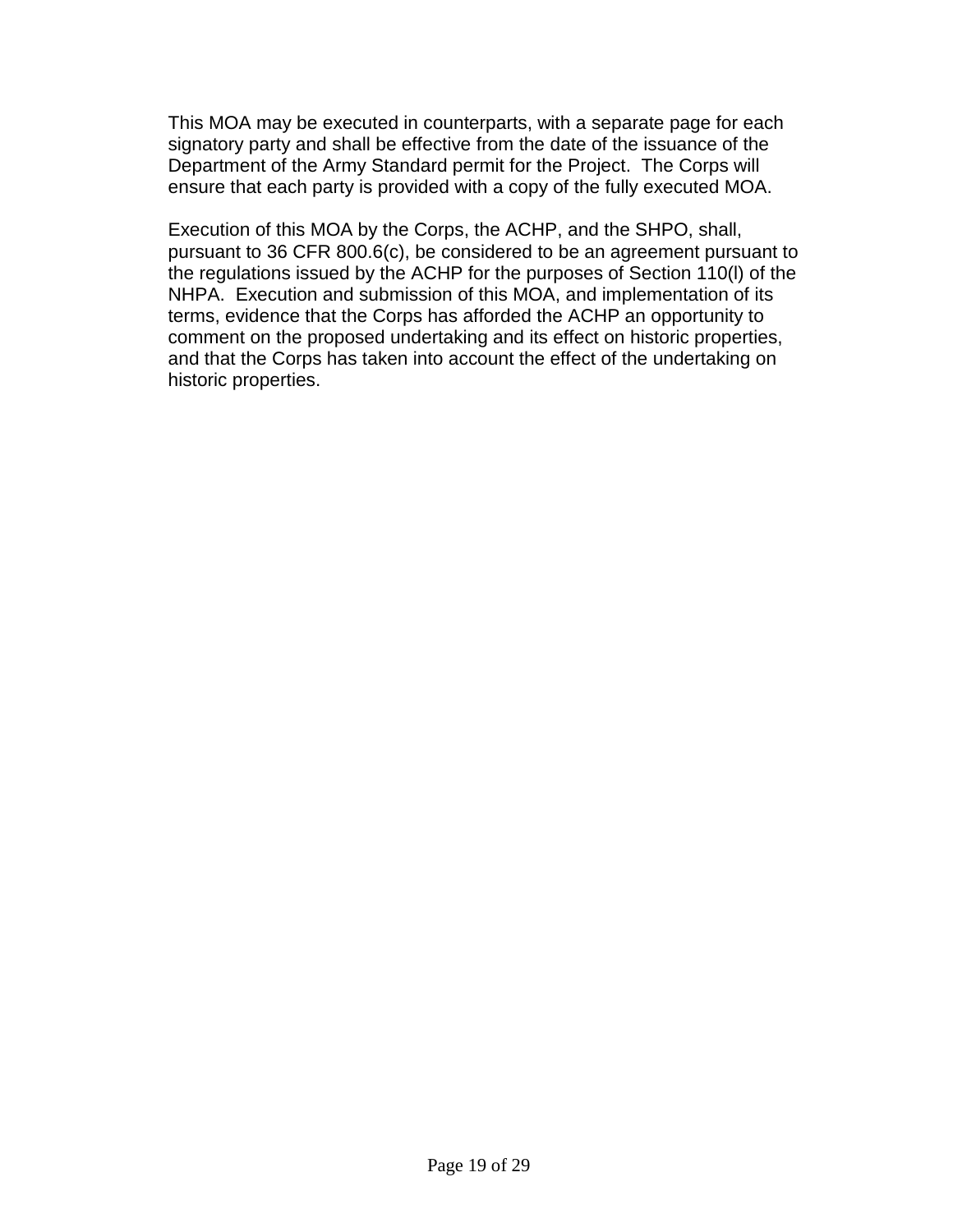## **SIGNATORY PARTIES:**

NORFOLK DISTRICT, U. S. ARMY CORPS OF ENGINEERS

By:\_\_\_\_\_\_\_\_\_\_\_\_\_\_\_\_\_\_\_\_\_\_\_\_\_\_\_\_\_\_\_\_\_ Date:\_\_\_\_\_\_\_\_\_\_\_\_\_\_\_\_

William T. Walker Chief, Regulatory Branch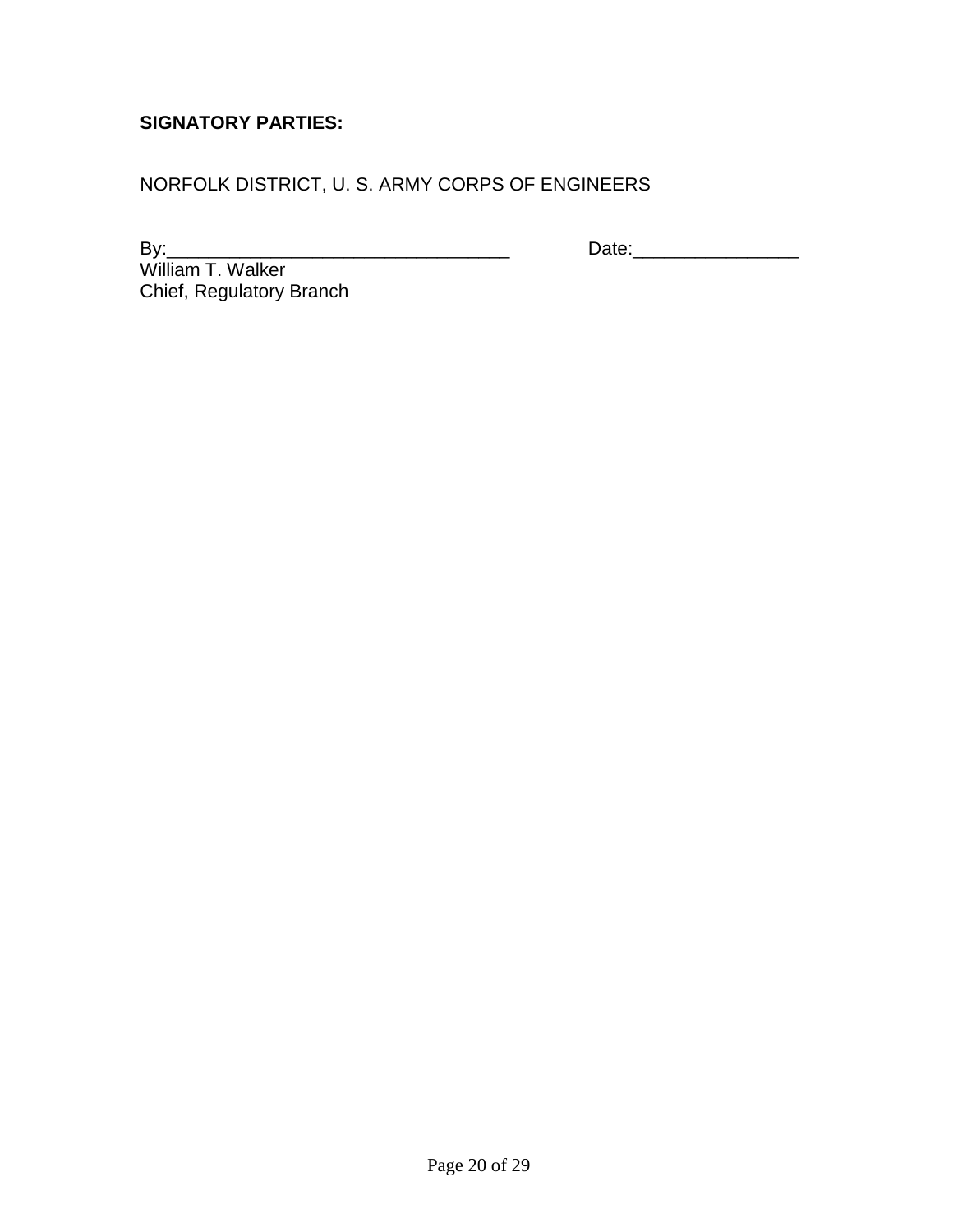## ADVISORY COUNCIL ON HISTORIC PRESERVATION

By:\_\_\_\_\_\_\_\_\_\_\_\_\_\_\_\_\_\_\_\_\_\_\_\_\_\_\_\_\_\_\_\_\_\_ Date:\_\_\_\_\_\_\_\_\_\_\_\_\_\_\_

John M. Fowler Executive Director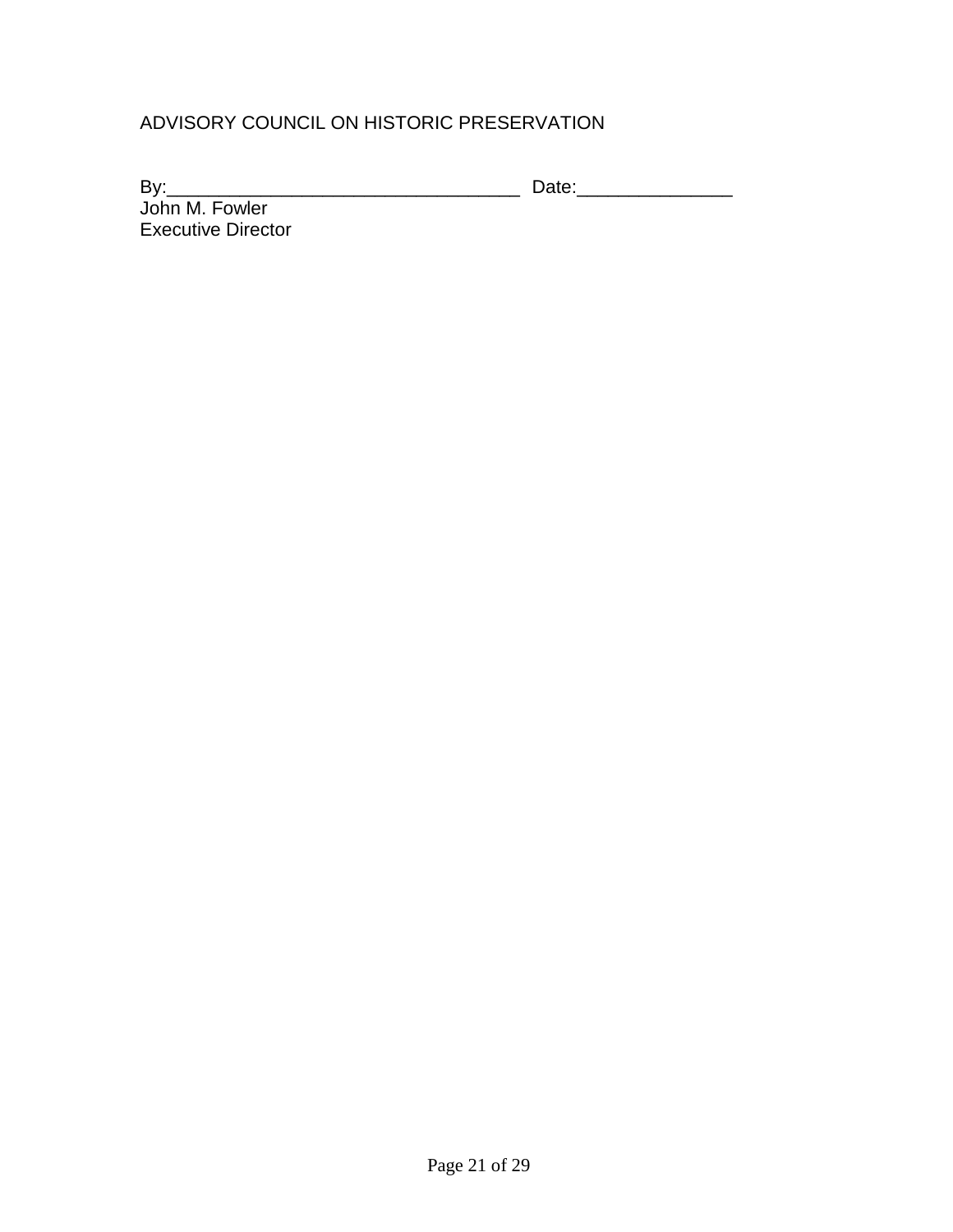## VIRGINIA STATE HISTORIC PRESERVATION OFFICER

By:\_\_\_\_\_\_\_\_\_\_\_\_\_\_\_\_\_\_\_\_\_\_\_\_\_\_\_\_\_\_\_\_\_\_ Date:\_\_\_\_\_\_\_\_\_\_\_\_\_\_\_\_

Julie V. Langan Director, Virginia Department of Historic Resources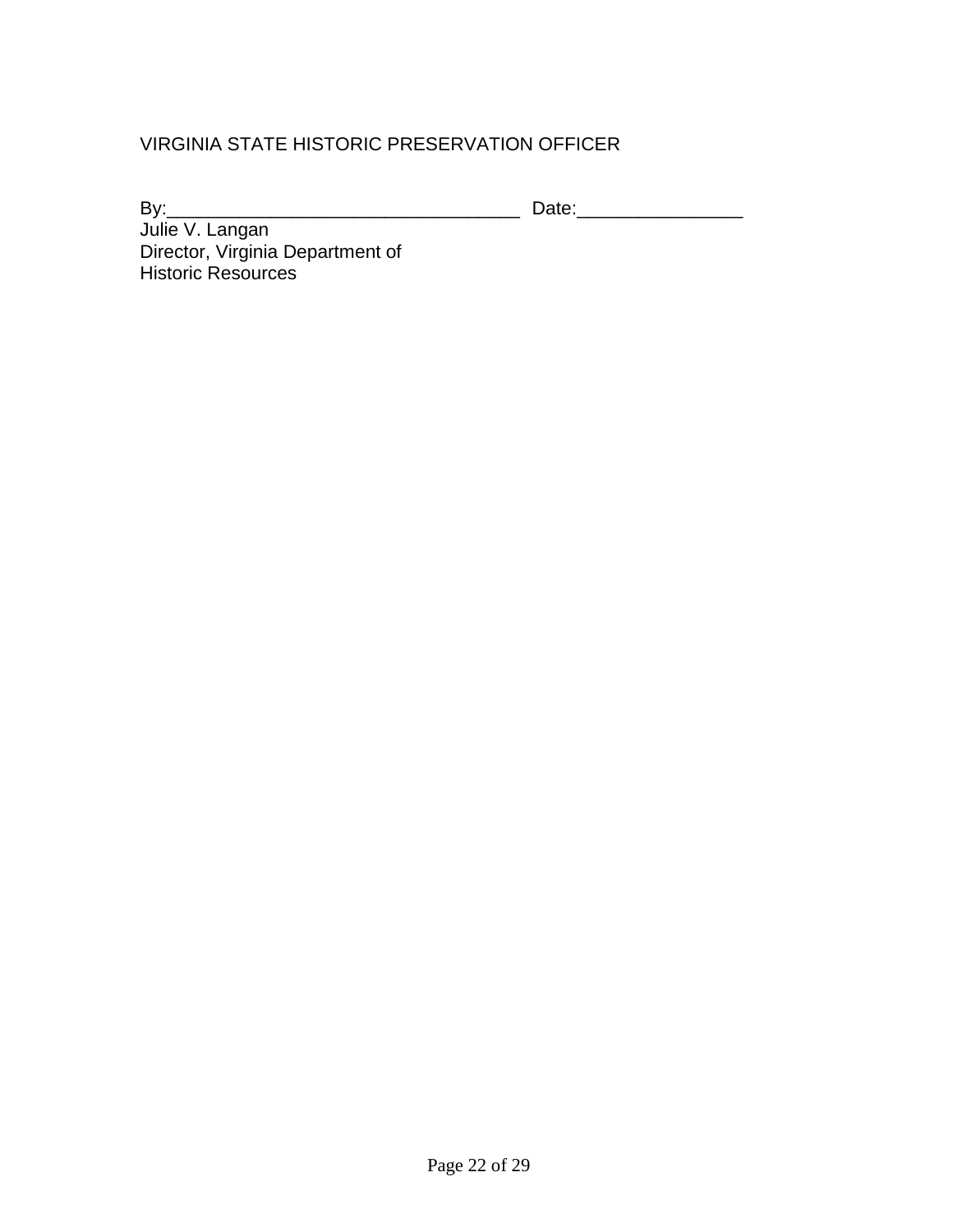DOMINION:

By**:**\_\_\_\_\_\_\_\_\_\_\_\_\_\_\_\_\_\_\_\_\_\_\_\_\_\_\_\_\_\_\_\_\_\_ Date:\_\_\_\_\_\_\_\_\_\_\_\_\_\_\_\_ Edward Baine, Dominion Virginia Power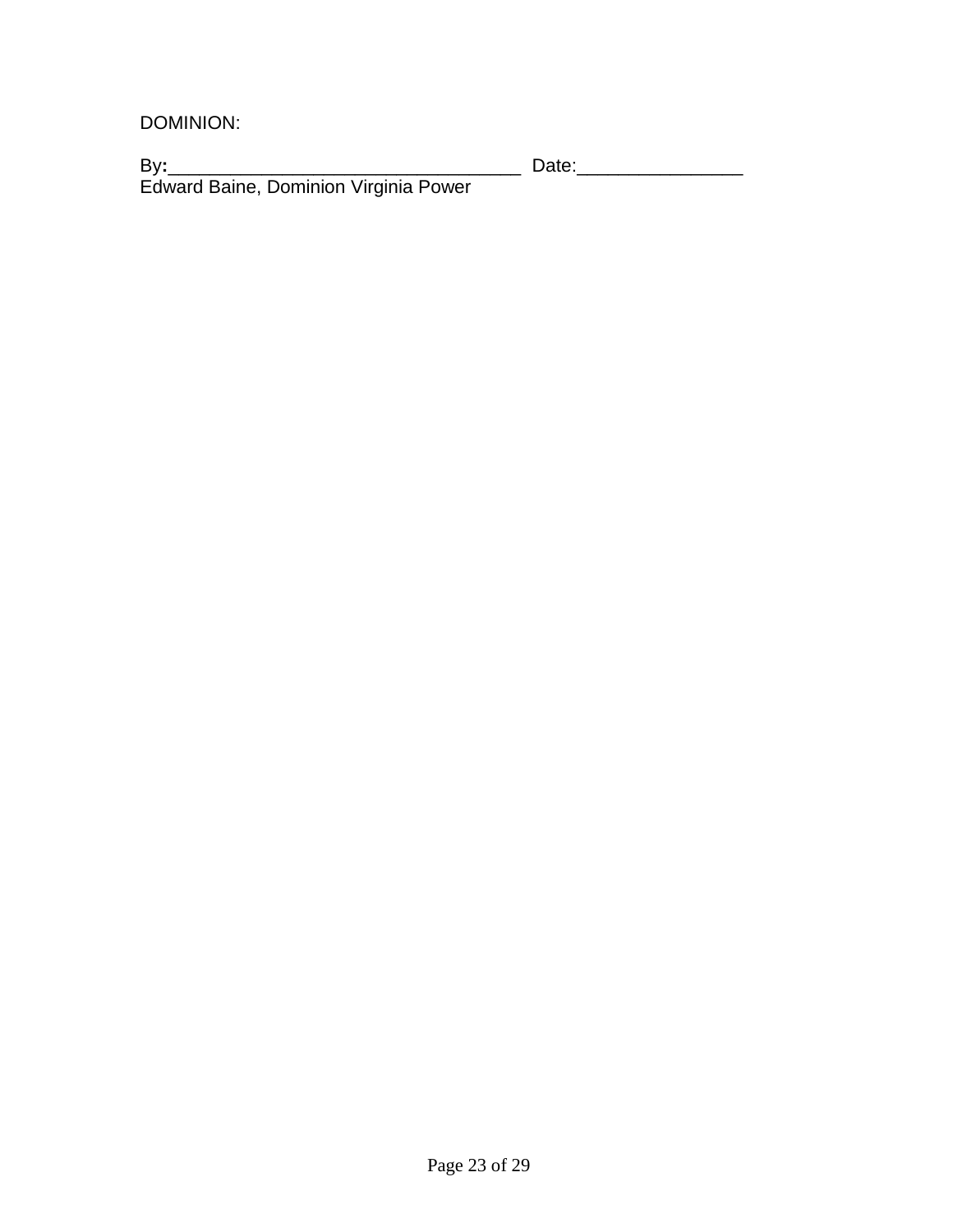## **CONCURRING PARTIES:**

By:\_\_\_\_\_\_\_\_\_\_\_\_\_\_\_\_\_\_\_\_\_\_\_\_\_\_\_\_\_\_\_\_\_\_ Date:\_\_\_\_\_\_\_\_\_\_\_\_\_\_\_\_ CONSULTING PARTY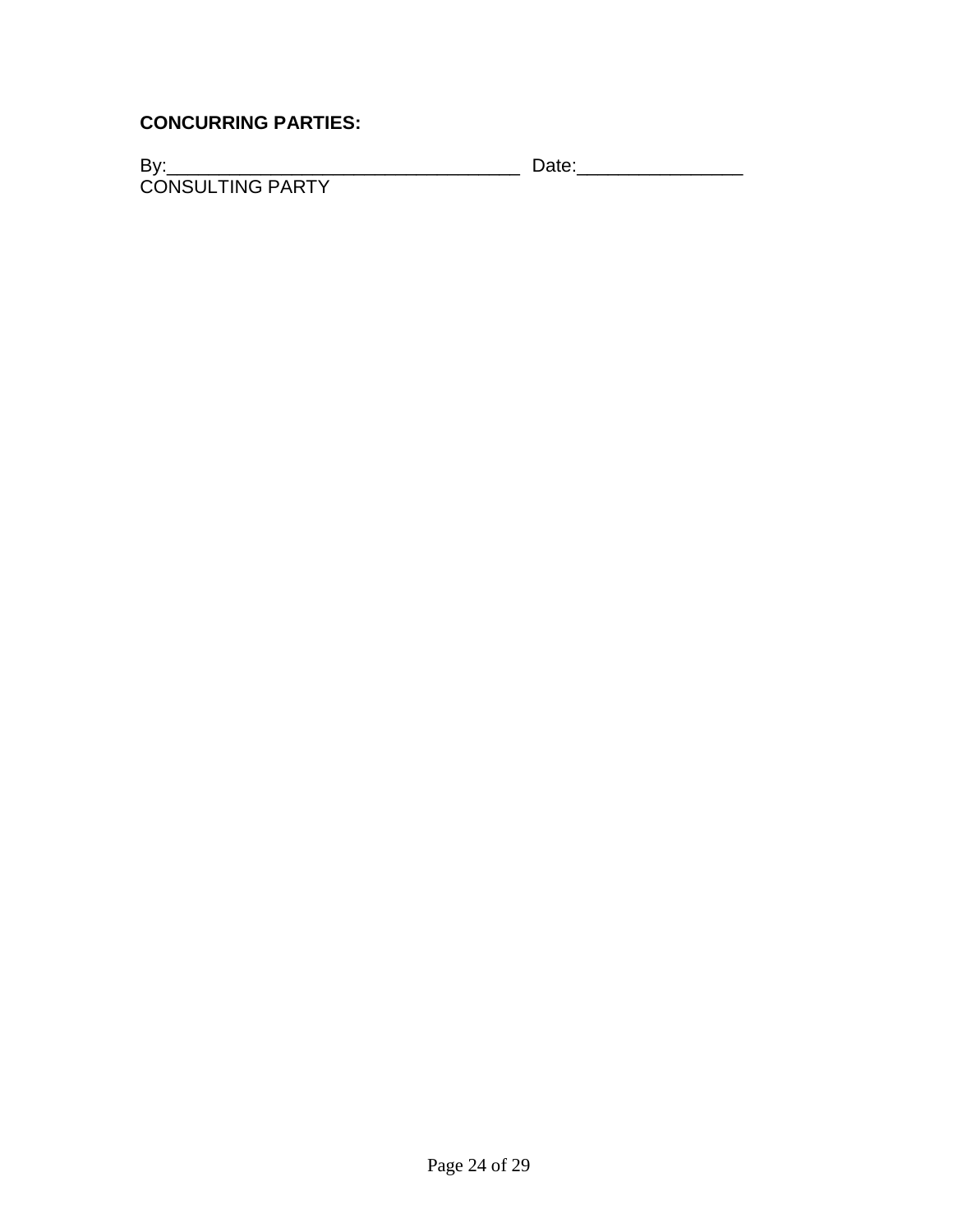# **ATTACHMENT A: PROJECT APE MAP**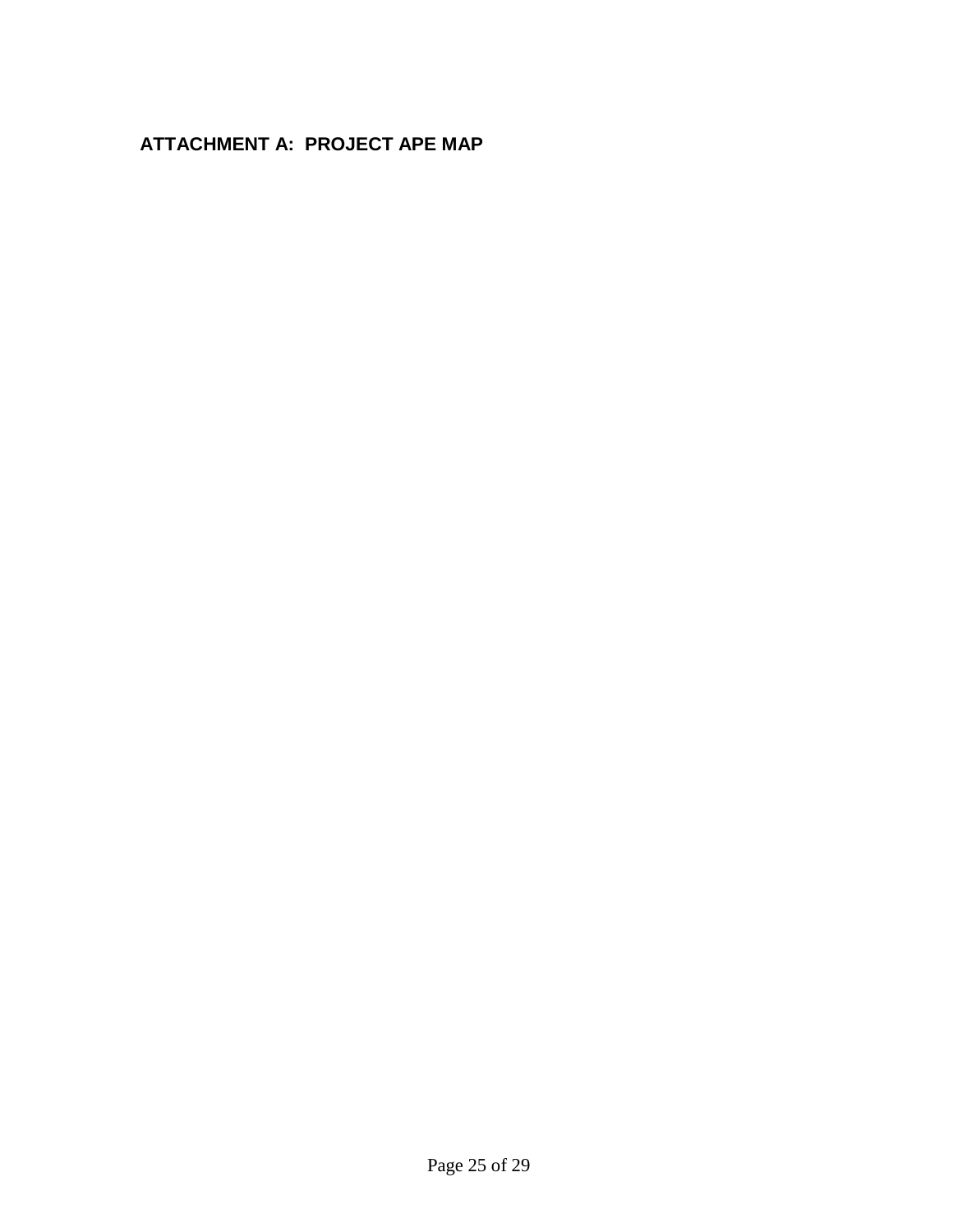## **ATTACHMENT B: LIST OF DOCUMENTS SUBMITTED IN SUPPORT OF (Consultation List to be Updated)**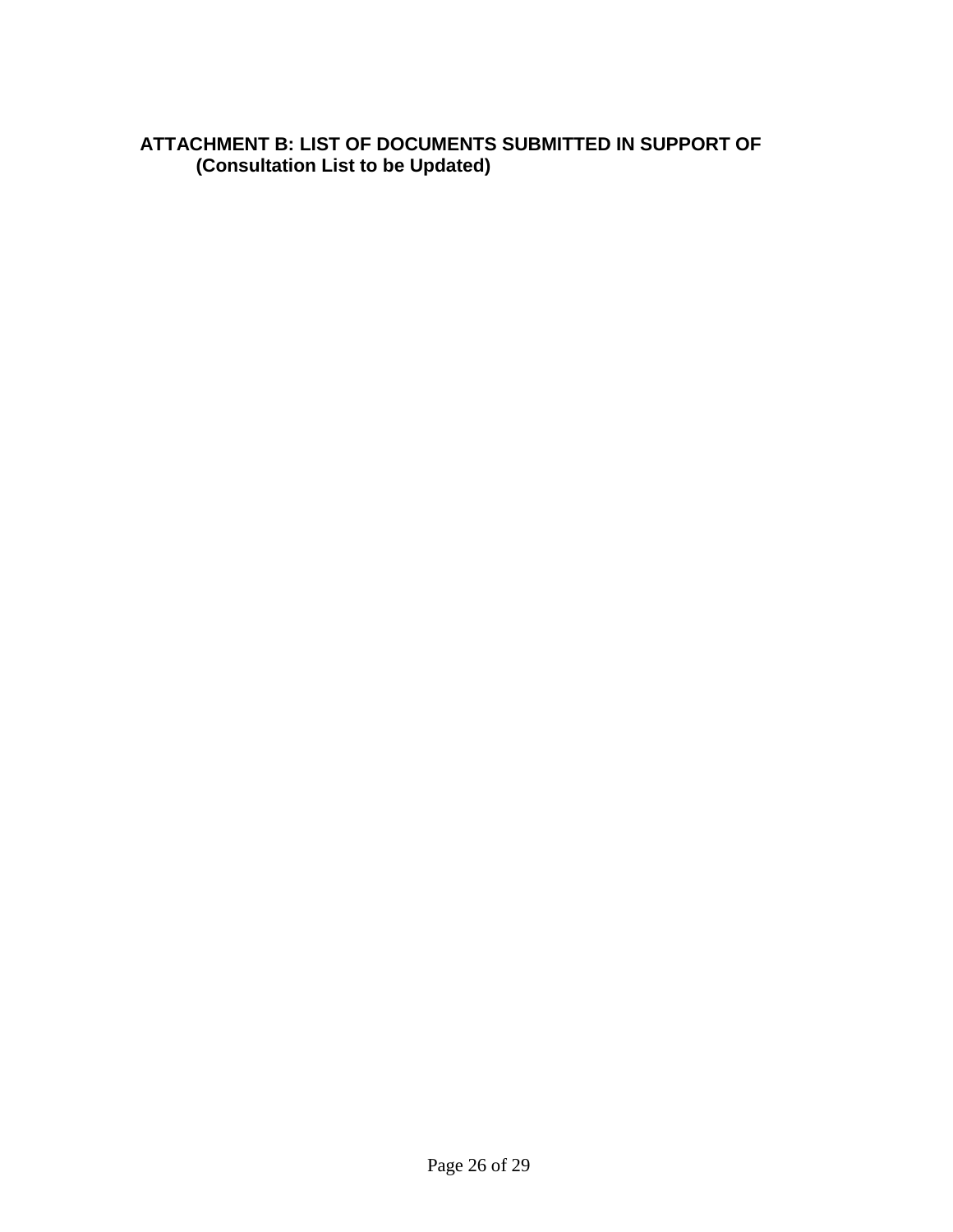## **ATTACHMENT C: LIST OF EFFECTED HISTORIC PROPERTIES UNDER CONSIDERATION AND PROPERTY LOCATION MAP**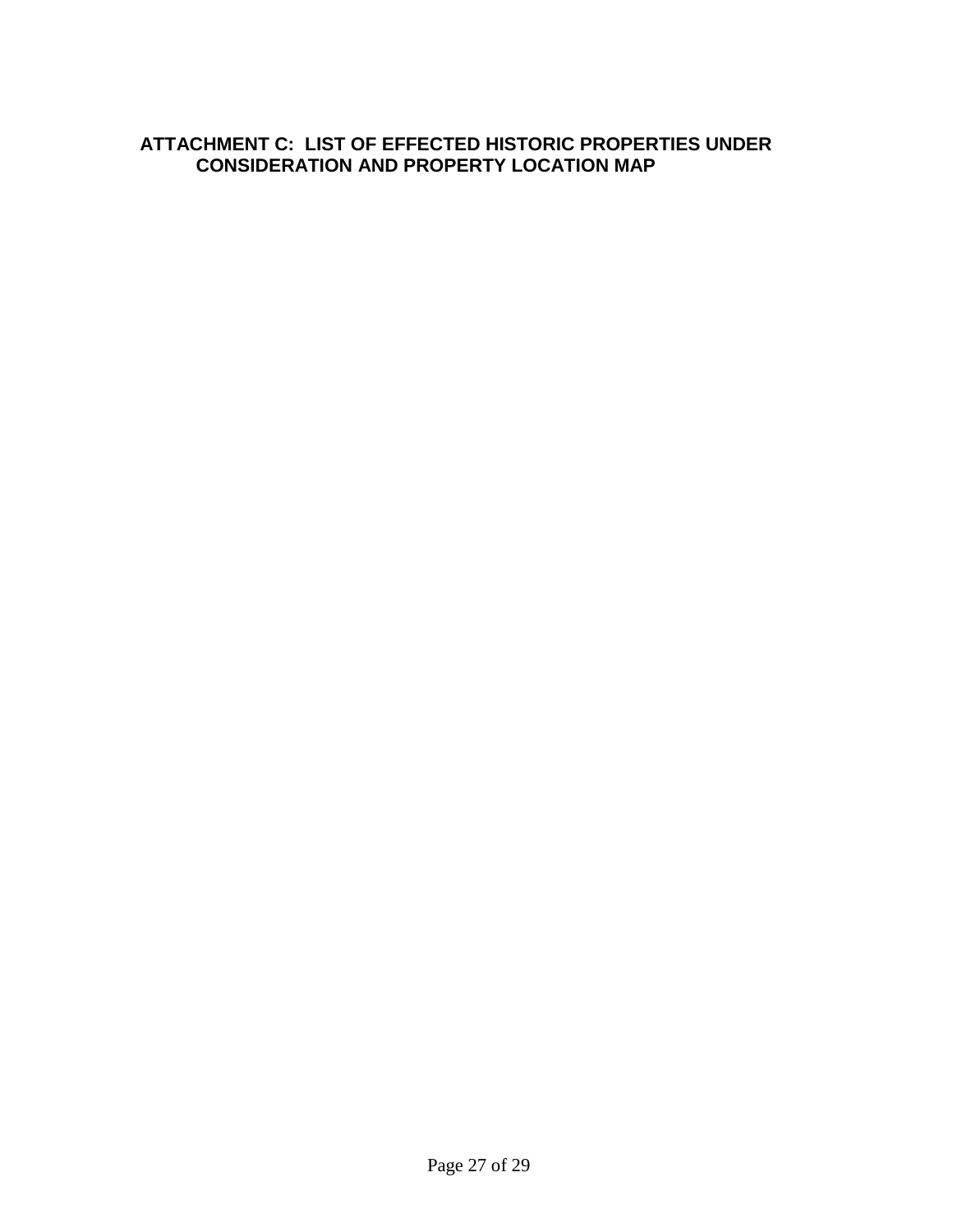## **ATTACHMENT D: KEEPER'S DOE LETTER AND MAP**